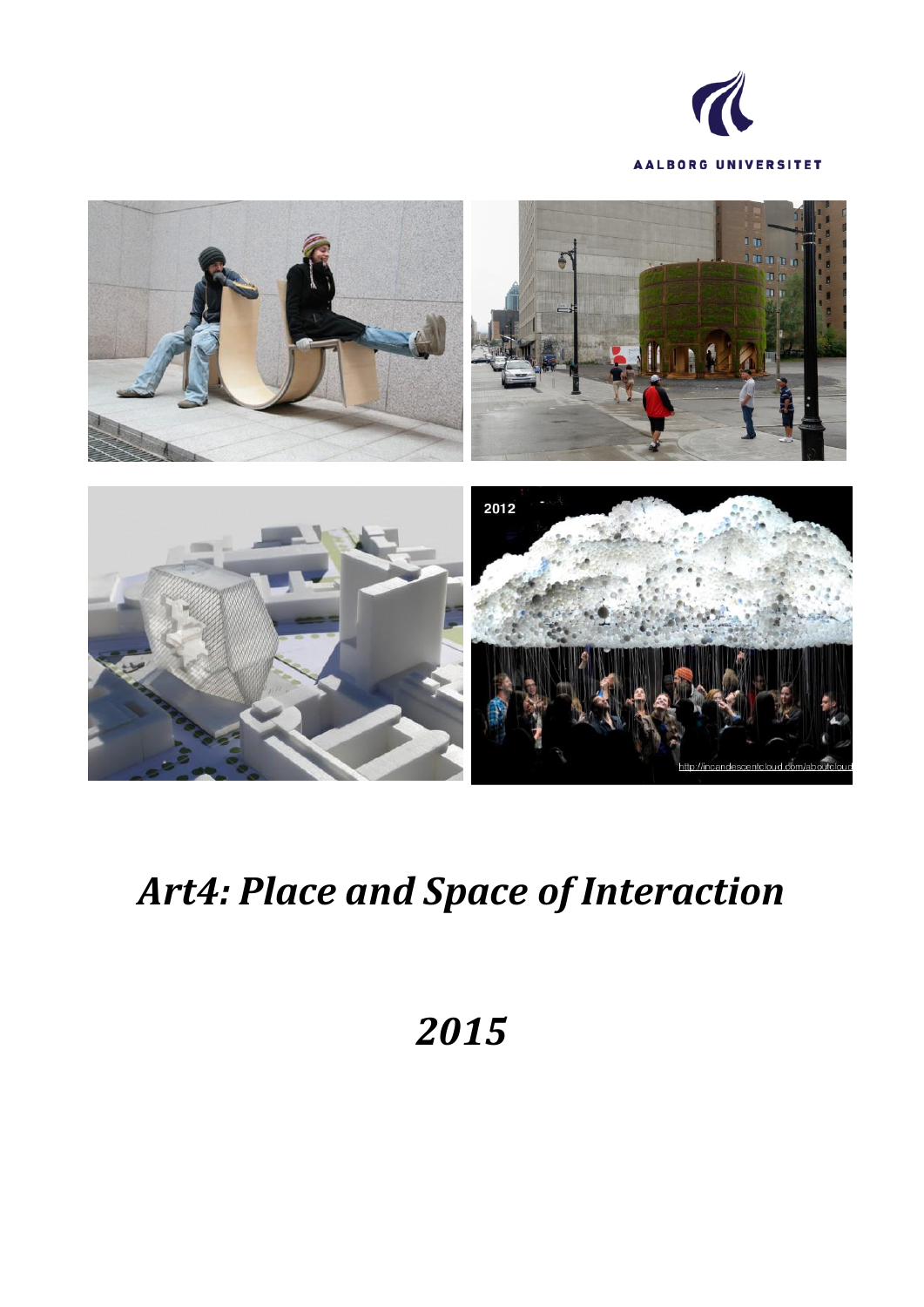# **Art & Technology - 4th Semester 2015: Place and Space of Interaction**

## **Semester details:**

*School:* **Communication, Art and Technology (CAT)**

*Study board:* **Art & Technology**

# *Study regulations:* **BA Study Program in Art and Technology, Sept, 2014**

# **Semester framework theme**

We will address an audio focus with your interactive installation works this semester, working with the public-urban environment (inside and/or outside, your choice) of our new building at Rendsburggade 14, 9000 Aalborg. We will need to work closely with stakeholders and other invested parties in the urban environment and address the theme of places (the site), embodied interaction combined with an interactive audio focus. The focus on audio will ensure that our students understand the importance of audio within interactive work—not just as an add-in—but as a pivotal focus and this will balance prior foci with visual aesthetics. In addition, addressing a community of local stakeholders, students will develop relationships with a more permanent set of authorities that can potentially support their work post-degree.

All courses in the semester will support the project and semester theme. All learning stems from work undertaken in prior courses, supports future course work, fits within the larger program overview and extends the students to begin work with stakeholders and potential future work environments.

# **Semester organisation and time schedule**

*Structure*

**This semester contains 3 modules**

Module 12: **"Place and Space of Interaction"** (20 ECTS)

Module 13: **"Art in Context II - Media Art Theory "** (5 ECTS), and

Module 14: **"International Collaboration"** (5 ECTS)

Module 14 is a solo module for  $4<sup>th</sup>$  semester.

# *Content*

The 3 modules will focus on addressing semester themes of audio, interactivity and public-urban spaces. The content from the modules support the semester theme and projects.

For more detailed information about the content of the three modules on this semester, please see the relevant sections later in this guide.

All dates should be cross-checked with Moodle, which will hold the current version (in case of latechanges).

**Semester coordinator: Ann Morrison,** *[morrison@create.aau.dk,](mailto:morrison@create.aau.dk) 9940 7452*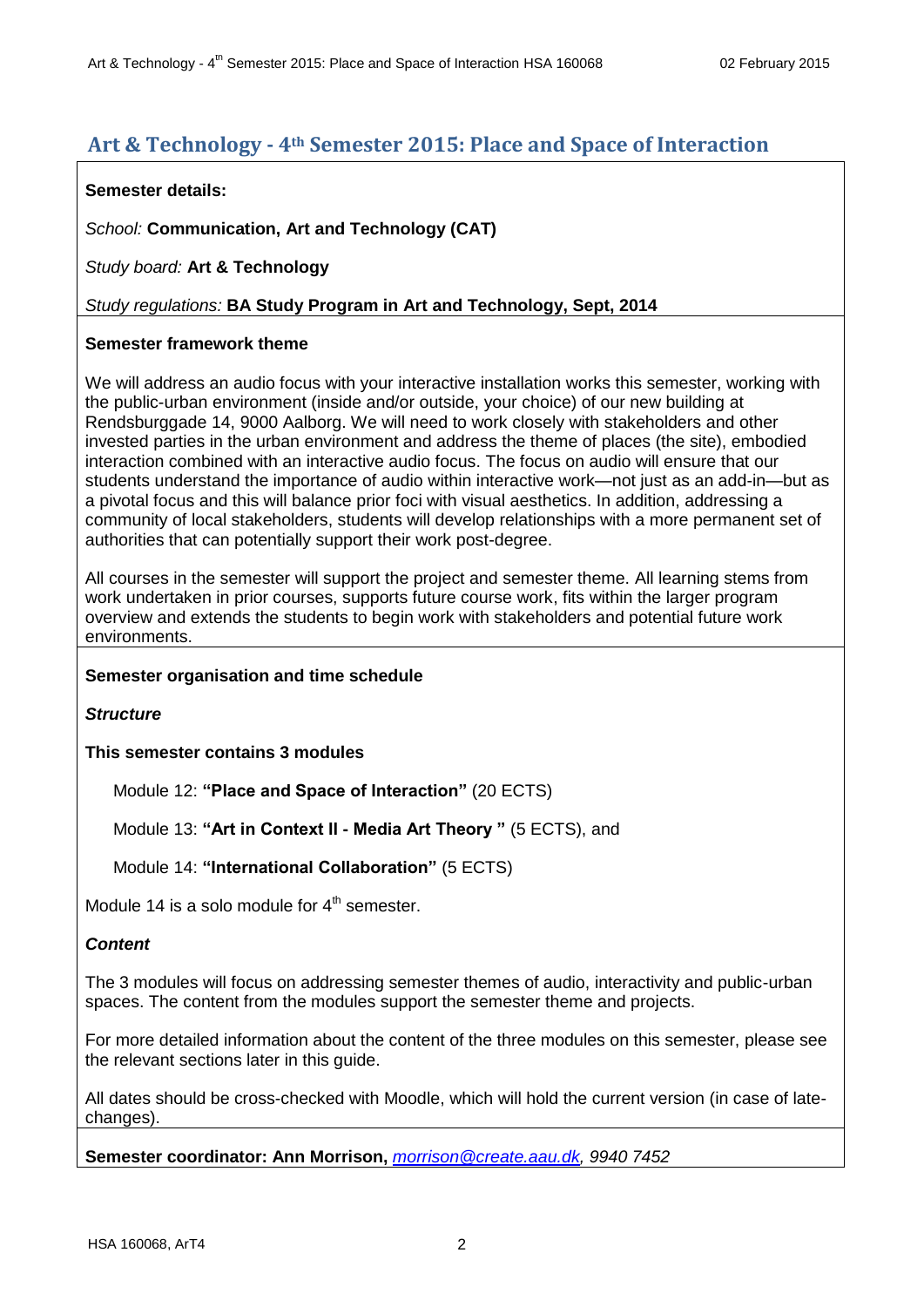**Secretariat assistance: Anne Nielsen,** *[amn@hum.aau.dk,](mailto:amn@hum.aau.dk) 9940 9919 Place and Space of Interaction: Ann Morrison, [morrison@create.aau.dk,](mailto:morrison@create.aau.dk) 9940 7452 Palle Dahlstedt Lance Putnam, lp@create.aau.dk Art in Context II - Media Art Theory and Media Art Theory & Analysis, Morten Søndergaard, mortenson@hum.aau.dk Palle Dahlstedt Lance Putnam Mark Grimshaw International Collaboration Lance Putnam Palle Dahlstedt Artistic and Academic Methodology IV (Interaction Design) Ann Morrison, [morrison@create.aau.dk,](mailto:morrison@create.aau.dk) 9940 7452 Audio Design Lance Putnam, lp@create.aau.dk Aesthetics and Interaction Mads Walther-Hensen, mwh@hum.aau.dk Interactive Technologies Rasmus Krarup Madsen, [rkm@create.aau.dk,](mailto:rkm@create.aau.dk) 9940 8092*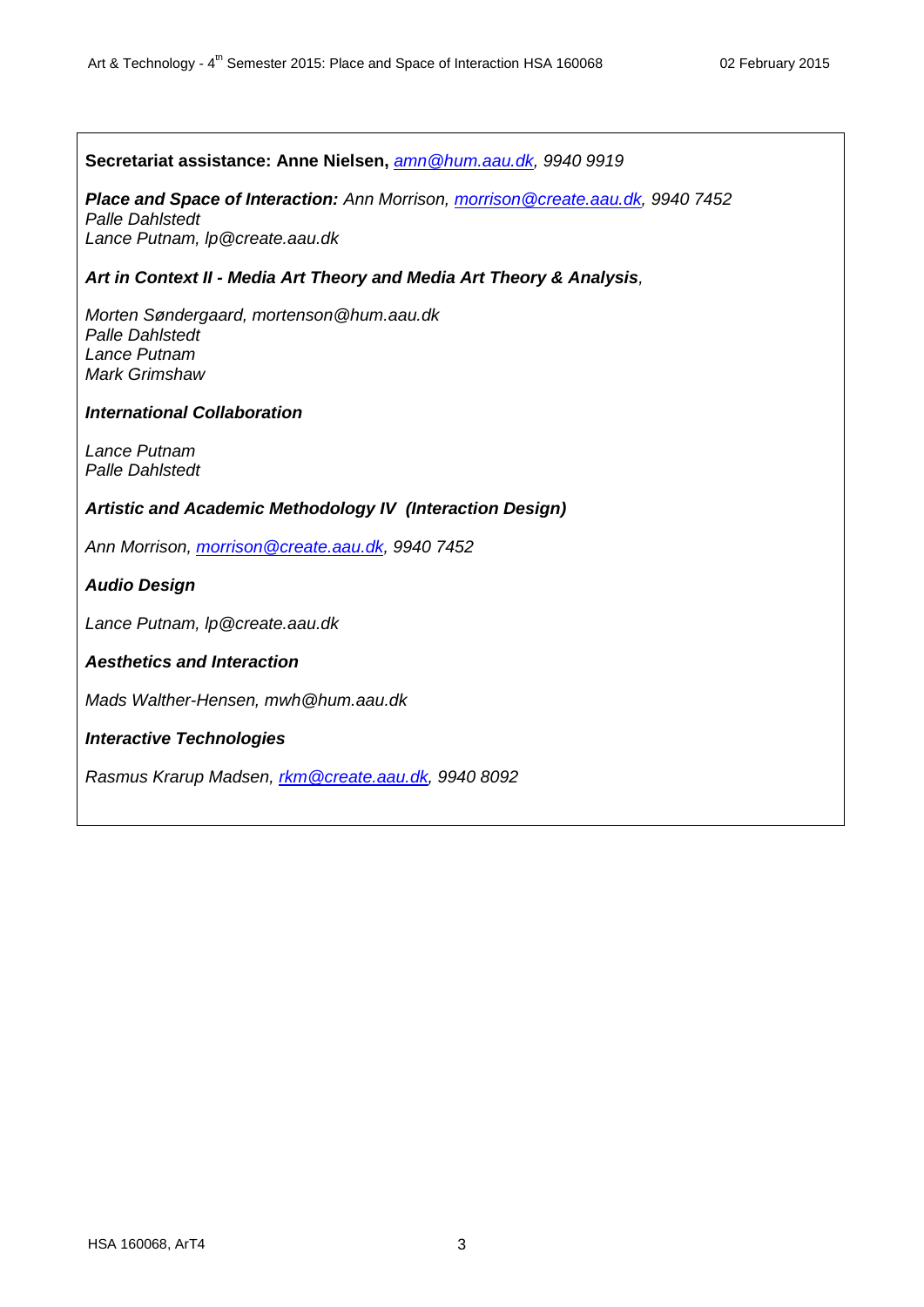# **Module 12 - Place and Space of Interaction (15 ECTS project)+(5 ECTS courses) – 20 ECTS (HSA440023H)**

#### **Location:** *4th semester*

#### **Module coordinator**

*Ann Morrison*

*Supervisors: Lance Putnam, Palle Dahlstedt and Ann Morrison*

## **Type and language**

*Project module with support courses,* Project work in groups

*Language of instruction: English*

#### **Objectives**

This semester, students will divide themselves into groups of four to five students and each group will work on a single project with the goal of creating an interactive art installation and/or performance to be included in an exhibition to be held for three evenings in the public spaces in and around (inside and outside, your choice) our new building at Rendsburggade 14, 9000 Aalborg, which we view as an urban environment.

This exhibition will be called "Place and Space of Interaction". Each project group will be required to focus on audio interactive element(s), the experience for the audience and the specificity of the urban (public) site as essential elements of their, interactive installation that promotes, provokes, stand in opposition to, symbolises or represents in some form a space of interaction and transformation. This semester we will exhibit in week 21 (please check for any changes in Moodle calendar).

Each group must work in close communication with their supervisors and the nature of (and the stakeholders of) the public site in order to ensure that their installation is approved for being set up at the site (for example, in a public space safety issues must be considered) and that the group has been allocated and/or negotiates.

Note that approval for installation and inclusion in the Place and Space of Interaction exhibition is a requirement for passing this semester.

The objective of module 5: "Place and Space of Embodied Interaction" is to introduce the students to problem areas and designing solutions in relation to embodied interaction in interactive space, places and installations.

During this module, students should acquire:

#### basic **knowledge** about

- creation of interactive spaces and installations that encourage embodied activity and an understanding of the situated locale
- cybernetic technologies that support active participation
- mechanical and electronic technologies for the creation of experience and interaction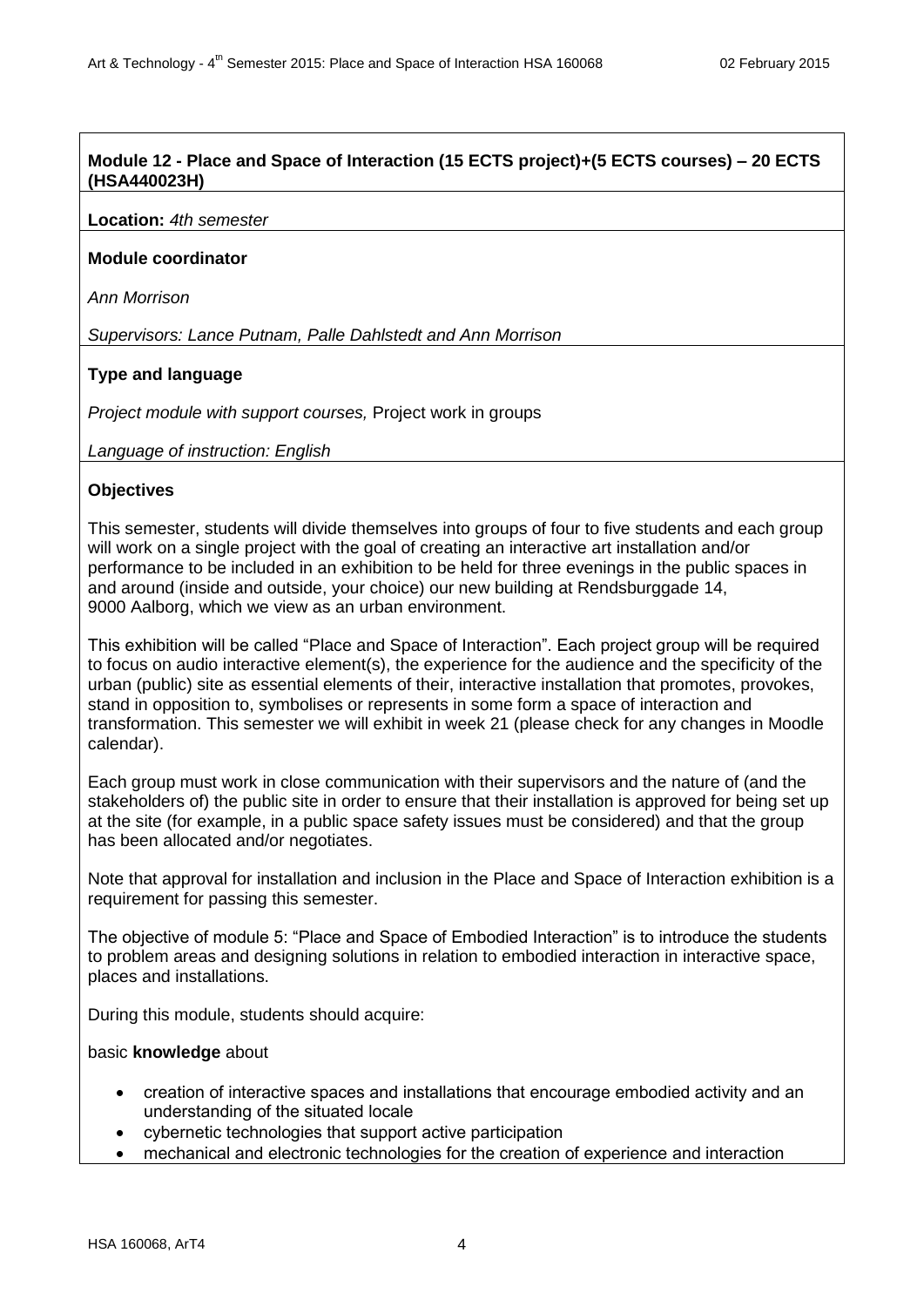methods and tools for the processing of auditive, tactile and visual information for the support of active interaction by participants within the installation

## **skills in**

- identifying and formulating an art problem within the theme "Place and Space of Embodied Interaction" possibly including cooperation with external user groups
- analyzing the problem and developing alternative concepts for a defined problem within a defined context
- the application of audio and other technologies in connection with the design of content for interactive installations and spaces
- identifying, developing and describing the interaction between audio and spatial effects, choice of materials and technological solutions with a view to achieving clear aesthetic expressions and motivating embodied performance
- selecting appropriate methods in connection with the development of artefacts

## **competencies in**

- the creation of interactive spaces and installations with an artistic quality in terms of architecture, interaction patters, and soundscapes
- architectural and artistic methodology, including interaction between technology, choice of materials and aesthetic expressions
- the use of interactive technologies, including control of media, light and sound
- contextualising own artistic solutions (to state-of-art, socio-cultural requisites and consequences, art theoretical and aesthetic dimensions, etc.)
- describing the completed design at a professional level, and communicating this to external cooperation partners
- identifying own learning needs and to structure own learning related to the theme of the module

# **Academic content and conjunction with other modules/semesters**

Module contents: The module will be conducted as a series of experiments with interactive installations in a particular architectural context. This may be an urban place or stage, architectural setting, a community environment, an exhibition space, etc., where artistic installations are created and tested in relation to providing participant experiences of various kinds (such as the orchestration of social relations, learning experiences, sensory and aesthetic experiences, actionreaction patterns, etc.) In this regard, modalities such as architectural constructs, spatial atmospheres, sound, image, various interactive technologies, and embedded intelligence systems are investigated and applied. The work builds on avenues explored in prior semesters, adding addressing architecture and audio as concerns within the work process, and leads into further work explored in future semesters.

#### **Courses:**

In connection with the module, courses may be offered within the following areas:

- Artistic and Academic Methodology IV (Interaction Design)
- **Interactive Technologies**
- **Audio Design 1**
- Aesthetics and Interaction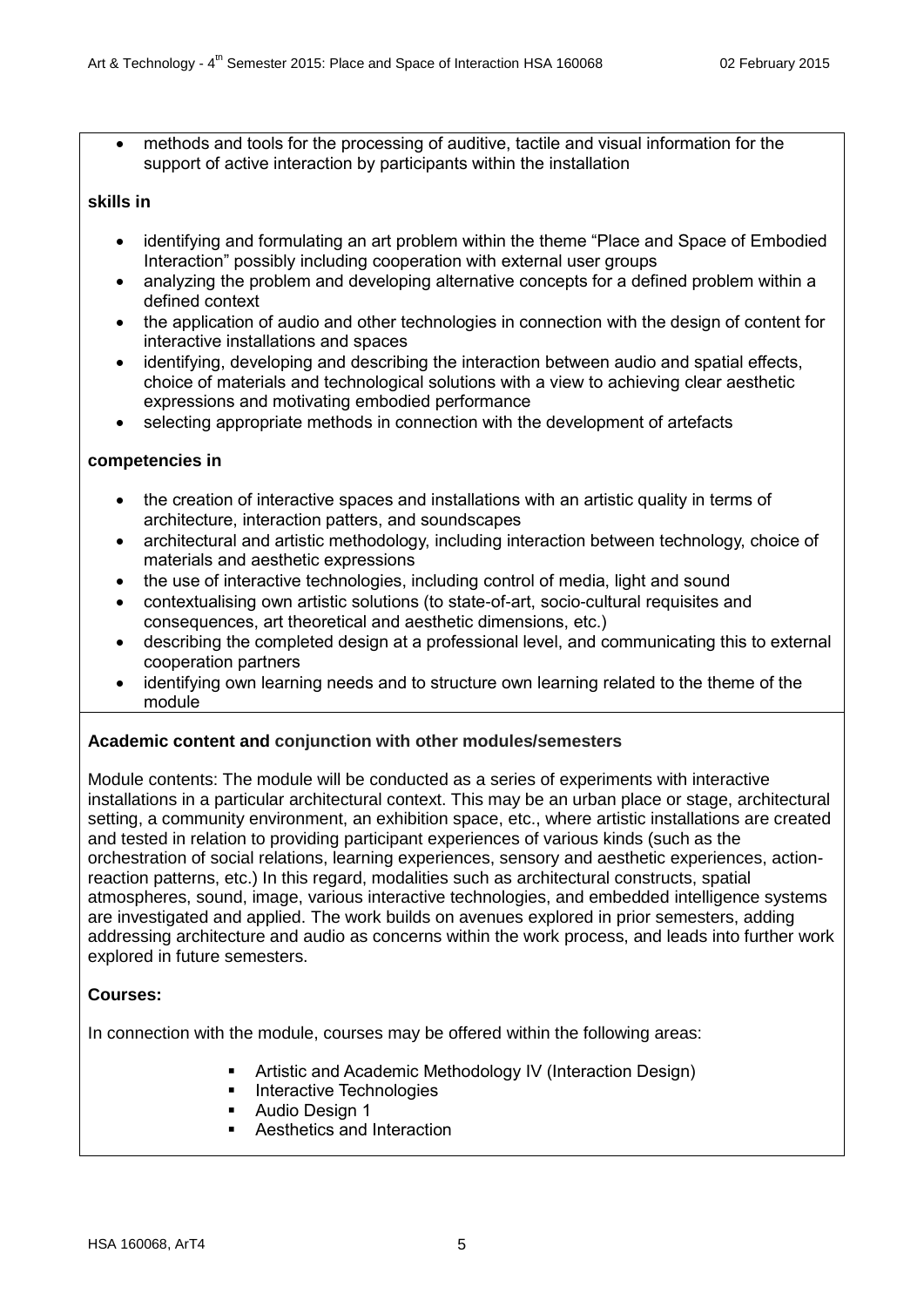#### **Scope and expected performance**

*The expected scope of the module in terms of ECTS load. This comprises number of teaching hours, exercises, preparation time, travel activity (if applicable) etc. Total workload: 20 ECTS = 550 hours 15 ECTS project work =412,5 hours 5 ECTS courses=137,5 hours Audio 1 2 ECTS=55 hours Teaching hours 8x2x45min=24hours Work shop activities Preparation Interaction Design AAM 1 ECTS =27,5 hours Teaching hours 4x2x45min=12 hours Work shop activities Preparation Interactive Technologies 1 ECTS =27,5 hours Teaching hours 4x2x45min=12 hours Work shop activities Preparation Aesthetics and Interaction 1 ECTS =27,5 hours Teaching hours 4x2x45min=12 hours Work shop activities Preparation*

#### **Participants**

ArT4

#### **Prerequisites for participation**

Passing prior semester load or equivalence.

#### **Artistic and Academic Methodology IV (Interaction Design) 1 ECTS**

Lecturer(s): Ann Morrison

Purpose and goals: A goal for artists working with technology is to integrate Interaction Design principles into their interactive installations and artefacts. That is, to strive to create meaningful relationships between the people who interact with the interactive systems that operate at the heart of the environments created. Interaction Design is useful for artists to develop a richer understanding of the experience for their participants and to improve the interactive systems they design and implement.

Literature: Fieldwork for Design: Theory and Practice by David Randall Richard Harper and Mark Rouncefield. Slides and other resources will be made available on moodle.

Assessment: Students will do practical exercises on the methods presented in the lecture. Documents produced for this course may be included as part of the final report, but need to be identified as content from this course.

#### **Session 1: Identify design, artistic, and interaction design goals**.

Lecture and workshop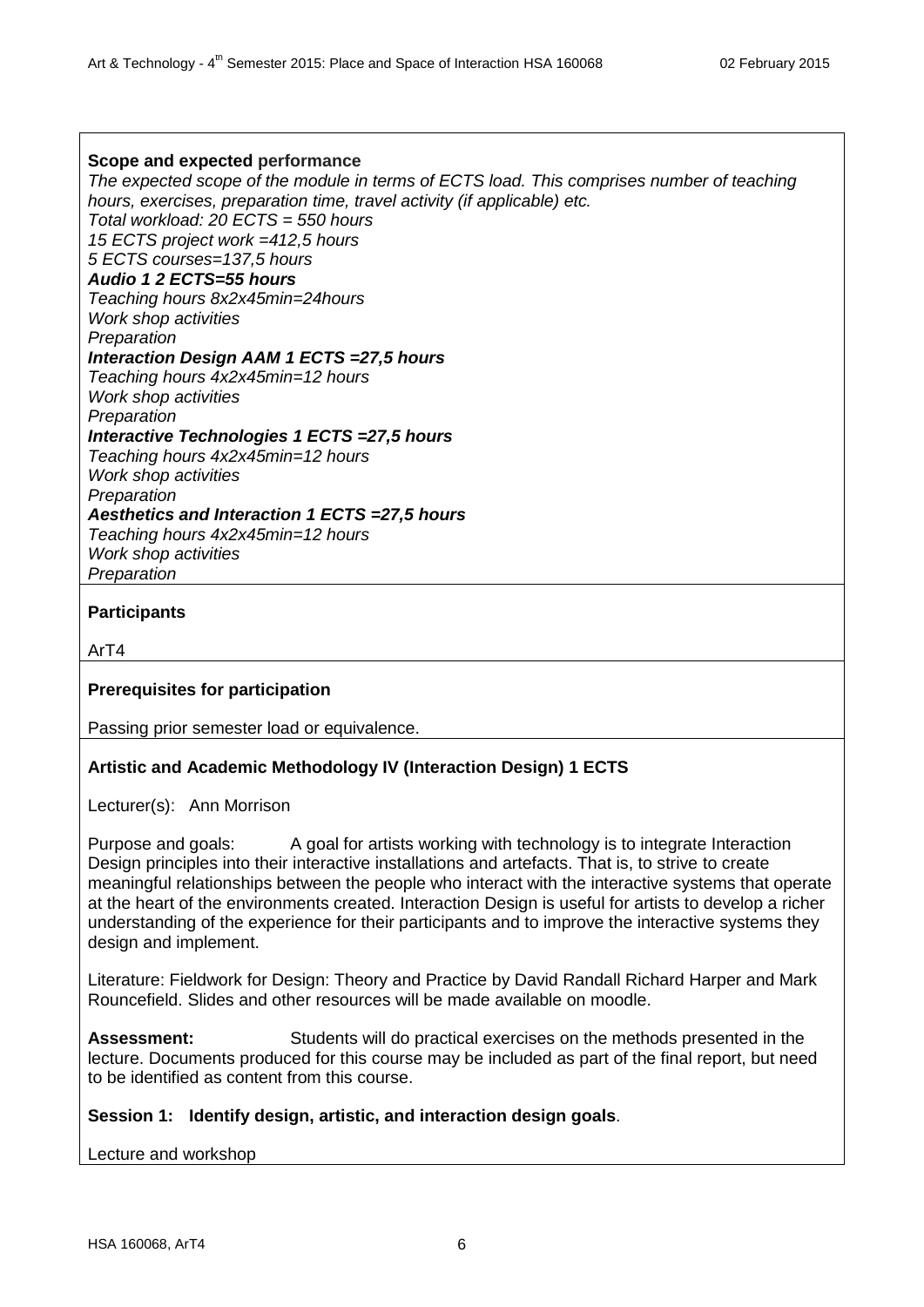#### Lecturer: Ann Morrison

Content: Identification of the design problem(s) addressed in the project. Identification of the artistic goals that are the focus of the 'work' proposed for this space. Identification and unpacking of the kinds of interactions the proposed work will effect for the participants.

**Assignments**: As above. Each group will work on identifying design problems, artistic goals and the intended interaction design for their project.

Literature: Chapters 2, Fieldwork for Design: Theory and Practice by David Randall Richard Harper and Mark Rouncefield.

#### **Session 2: Observation methods.**

Lecture and workshop

Lecturer: Ann Morrison

Content: Methods: Note-taking, photographs and/or videos. Focus and observation in situ without disrupting 'natural' behaviour of the space. Design open-ended interviews and questionnaires. Identify artistic and design focus for observation.

**Assignments:** As above. Discuss and identify the priorities and focus of observations for your own project. Design and develop methods to use for sessions 3 & 4. Hand in work from Sessions 1 and 2 for comment and feedback, in preparation for implementation in sessions 3&4.

Literature: Chapters 2, Fieldwork for Design: Theory and Practice by David Randall Richard Harper and Mark Rouncefield.

#### **Session 3: Ethnography: Study of stakeholders in situ I.**

Workshop at exhibition site

Lecturer: Ann Morrison

Content: Set up a low/fi life size version of the intended installation at the site. Each group acts as participants in each others work. Observation of the groups and individuals as they naturally move, interact in and use the space by project groups; observation by taking notes, photographs and/or videos.

**Assignments:** Integrate observations and analysis of data collected into project work

Literature: Chapter 6. Ethnography and How to Do It, Fieldwork for Design: Theory and Practice by David Randall Richard Harper and Mark Rouncefield.

#### **Session 4: Ethnography: Study of stakeholders in situ II**

Workshop at exhibition site

Lecturer: Ann Morrison

Content: Discuss findings in groups and narrow in on emergent findings. Critically refelect on own and other groups work. Continue with more honed observation focus. Identify interactions that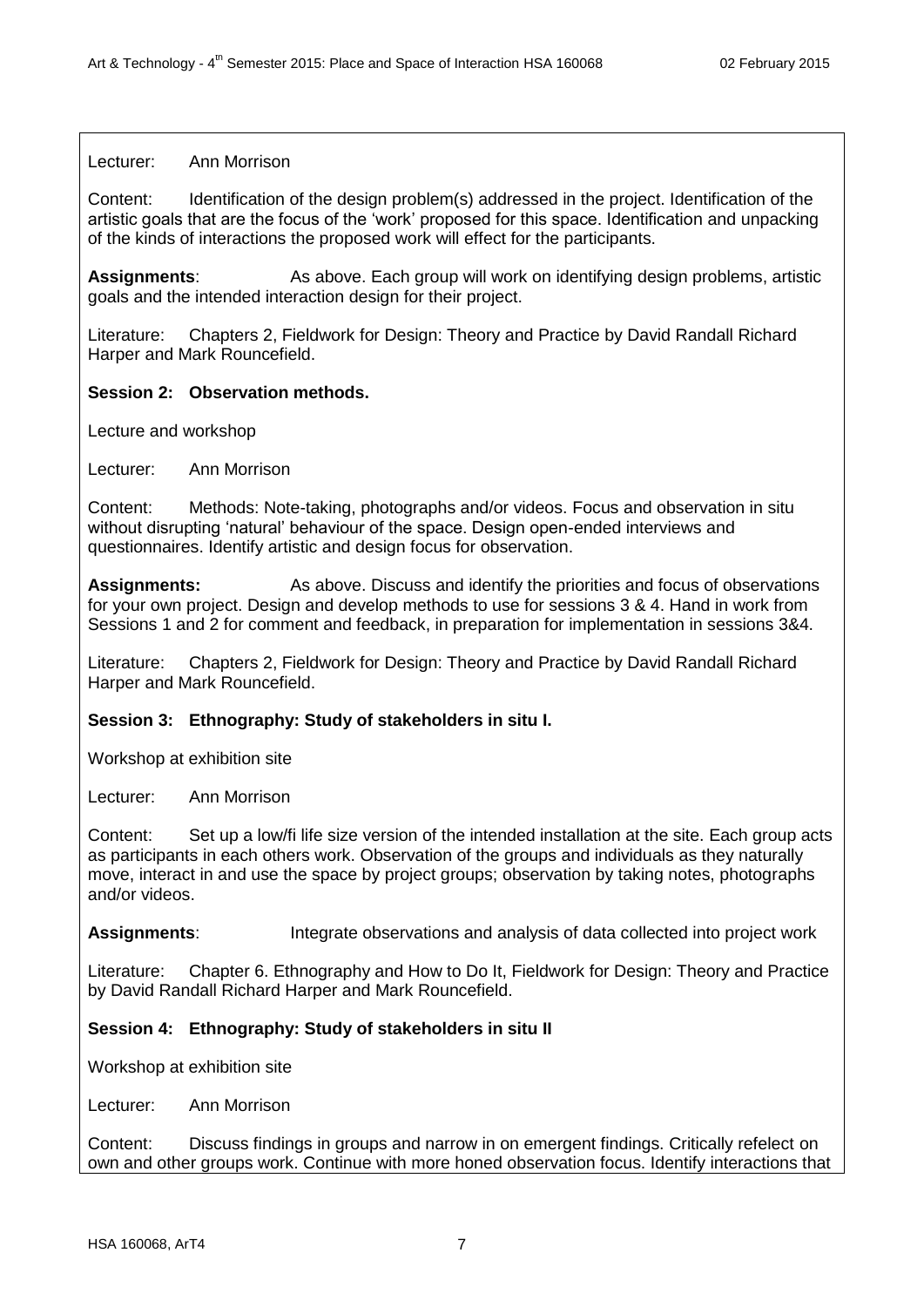occur naturally and fine-tune your own project from prolonged site observation.

**Assignments**: Integrate observations and analysis of data collected into project work.

Literature: Chapter 6. Ethnography and How to Do It, Fieldwork for Design: Theory and Practice by David Randall Richard Harper and Mark Rouncefield.

# **Audio Design 2 ECTS**

Lecturer(s): Lance Putnam

## **Purpose and Goals:**

Audio Design introduces fundamental concepts of digital sound synthesis and transformation for use in interactive (multi)media works. The goal of the course is for students to acquire a more indepth understanding of sound from historical, physical, perceptual, mathematical, and computational/systemic perspectives and to use this knowledge to effectively translate sonic intuitions into practical results. Students will learn how to use "unit generator" building blocks to create more complex sound processing networks. Assignments will be done using AlloSystem and Gamma, thus prior experience in C++ programming is required.

## **Literature:**

Roads, C. (1996). The Computer Music Tutorial. MIT Press.

de Poli, G. (1983). A tutorial on digital sound synthesis techniques. Computer Music Journal, 7(4):8-26.

#### **(1) Mathematics and Psychoacoustics of Sound**

Review of physics and mathematics of (digital) sound. Psychoacoustics and hearing (dynamics, frequencies, timbre). History of Max Mathews' MUSIC N programs and the unit generator concept.

# **Assignment(s):**

Problem set related to lecture material.

#### **Literature:**

Roads (1996). "Basics of Sound Signals", pp.14-20. (for review)

Roads (1996). "Digital Audio Concepts", pp. 5-48. (for review)

Roads (1996). "Psychoacoustics in Computer Music", pp.1053-1069.

Mathews, M. V. (1963). The digital computer as a musical instrument. Science, 142:553-557.

# **Further reading:**

Sound and Hearing: http://www.cochlea.org/en/spe/sound.html

McDermott, J. H. (2012). Neuroscience of Preference and Choice, chapter Auditory Preferences and Aesthetics: Music, Voices, and Everyday Sounds, pages 227–256. Elsevier Inc.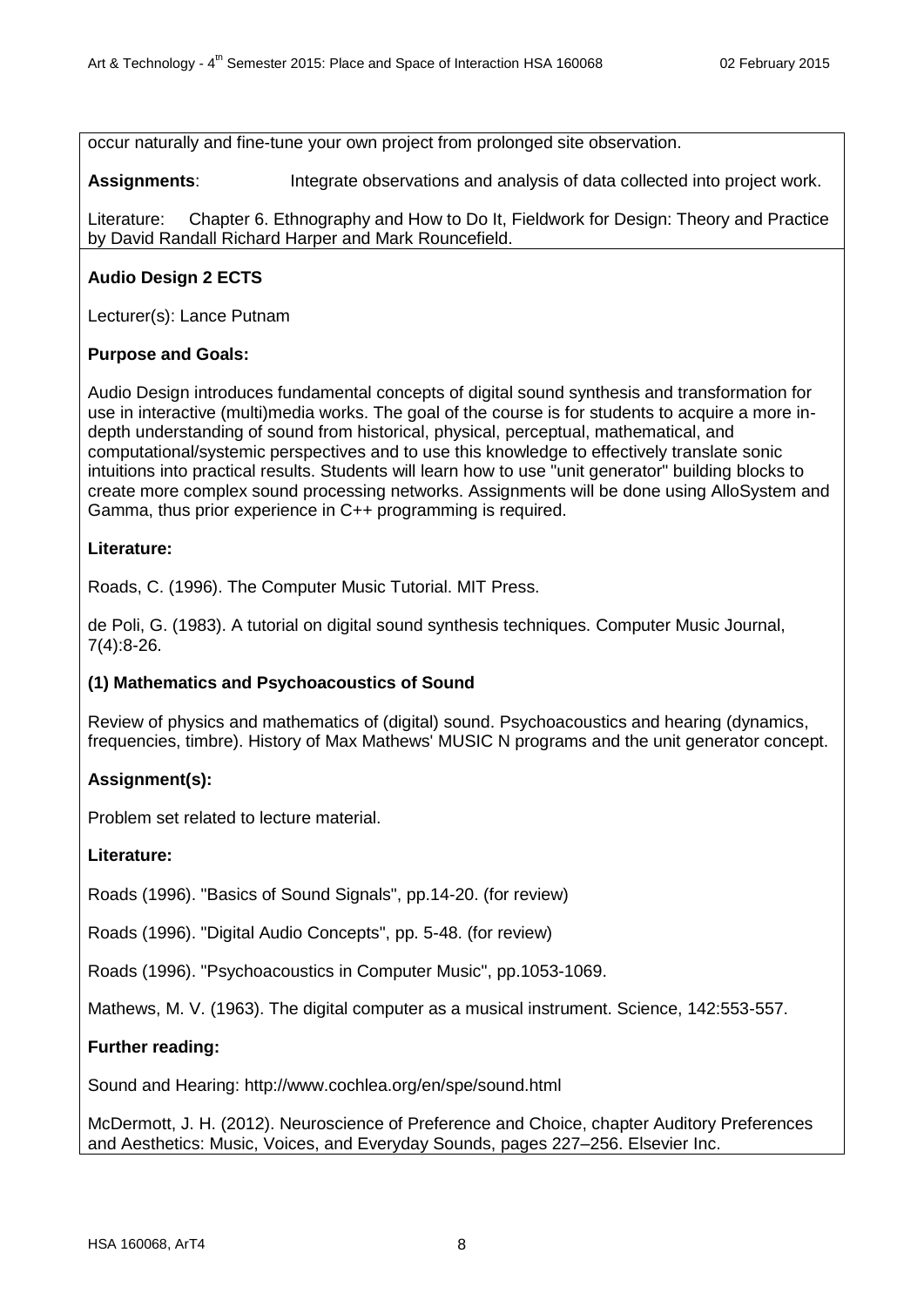# **(2) Sources and Additive Synthesis**

Sample playback, oscillators, and noise generators; oscillator beating, detuning, and combing; amplitude control using envelopes. Additive synthesis using sinusoids and Fourier series.

## **Assignment(s):**

Program one "voice" of an additive synthesizer.

## **Literature:**

Roads (1996). "Sampling and Addditive Synthesis", pp.115-156.

de Poli (1983). "Fixed-Waveform Synthesis", pp.8-10.

de Poli (1983). "Additive Synthesis", pp.10-11.

Stauff (1999). "Celeste", http://www.organstops.org/c/Celeste.html

"Jim Demonstrates the Voix Celeste", [http://www.youtube.com/watch?v=e55H\\_I-6A5U](http://www.youtube.com/watch?v=e55H_I-6A5U)

## **(3) Filters and Subtractive Synthesis**

Spectral filters (lowpass, highpass, bandpass, bandstop), comb filtering, and resonance. Sourcefilter model, formant synthesis, channel vocoder.

## **Assignment(s):**

Program a "vox humana" synthesizer.

#### **Literature:**

Roads (1996). "Subtractive Synthesis".

de Poli (1983). "Subtractive Synthesis", pp.14-15.

#### **(4) Modulation and Non-linear Synthesis**

Amplitude modulation, frequency modulation, and waveshaping.

#### **Assignment(s):**

Program single voices of AM, FM, and waveshaping synthesizers.

#### **Literature:**

Roads (1996). "Modulation Synthesis", pp.213-262.

de Poli (1983). "Nonlinear Techniques", pp.15-24.

# **Further reading:**

Chowning, J. (1973). The synthesis of complex audio spectra by means of frequency modulation.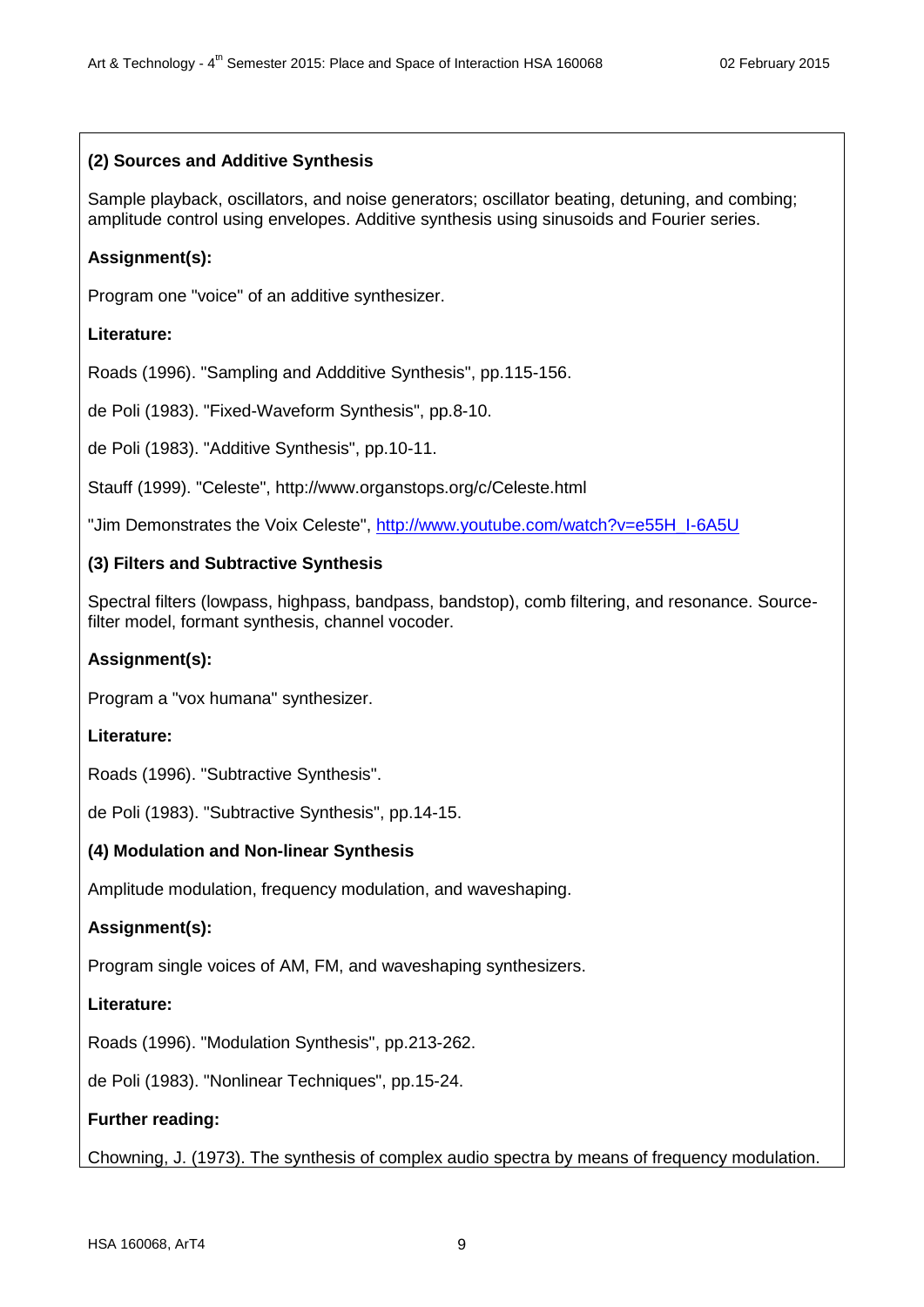Audio Engineering Society, 21(7):526–534.

## **(5) Effects 1: Amplitude-, Frequency-, and Filter-based Effects**

The first lecture on effects will focus on direct parametric modulation of amplitude and frequency. Specific effects include tremolo, vibrato, legato/portamento, trilling/arpeggiation, spectral gliding, and wah-wah.

# **Assignment(s):**

Enrich one of the previously programmed synthesizer voices with vibrato and tremolo.

# **Literature:**

Formosa, D. (2013). A brief history of tremolo. Premier Guitar.

http://www.premierguitar.com/articles/19777-a-brief-history-of-tremolo

"Vibrato - Wikipedia, the free encyclopedia", http://en.wikipedia.org/wiki/Vibrato

Schleske. "The Psychoacoustic Secret of Vibrato", [http://www.schleske.de/en/our](http://www.schleske.de/en/our-research/handbook-violinacoustics/vibrato-of-the-musician.html)[research/handbook-violinacoustics/vibrato-of-the-musician.html](http://www.schleske.de/en/our-research/handbook-violinacoustics/vibrato-of-the-musician.html)

# **(6) Effects 2: Delay-based Effects**

The second effects lecture will introduce effects based on the modulation of delay lines that can be applied to any sounds. Effects covered are echo, vibrato, flanger, phasing, chorus, pitch-shifting, frequency-shifting, and reverb.

# **Assignment(s):**

Program your own chorus effect to simulate multiple voices in unison.

# **Literature:**

Bode, H. (1984). History of electronic sound modification. Journal of the Audio Engineering Society, 32(10):730-739.

Dutilleux, P. (1998). Filters, delays, modulations, and demodulations: A tutorial. In Proceedings of the DAFX98 Workshop on Digital Audio Effects.

de Poli (1983). "Reverberation", pp.15.

# **(7) Frequency-domain Processing**

Introduction to the discrete Fourier transform (DFT), short-time Fourier transform (STFT) and phase vocoder. Analysis, transformation, and resynthesis in the frequency domain.

# **Assignment(s):**

Write a program to manipulate a sound in the frequency domain.

#### **Literature:**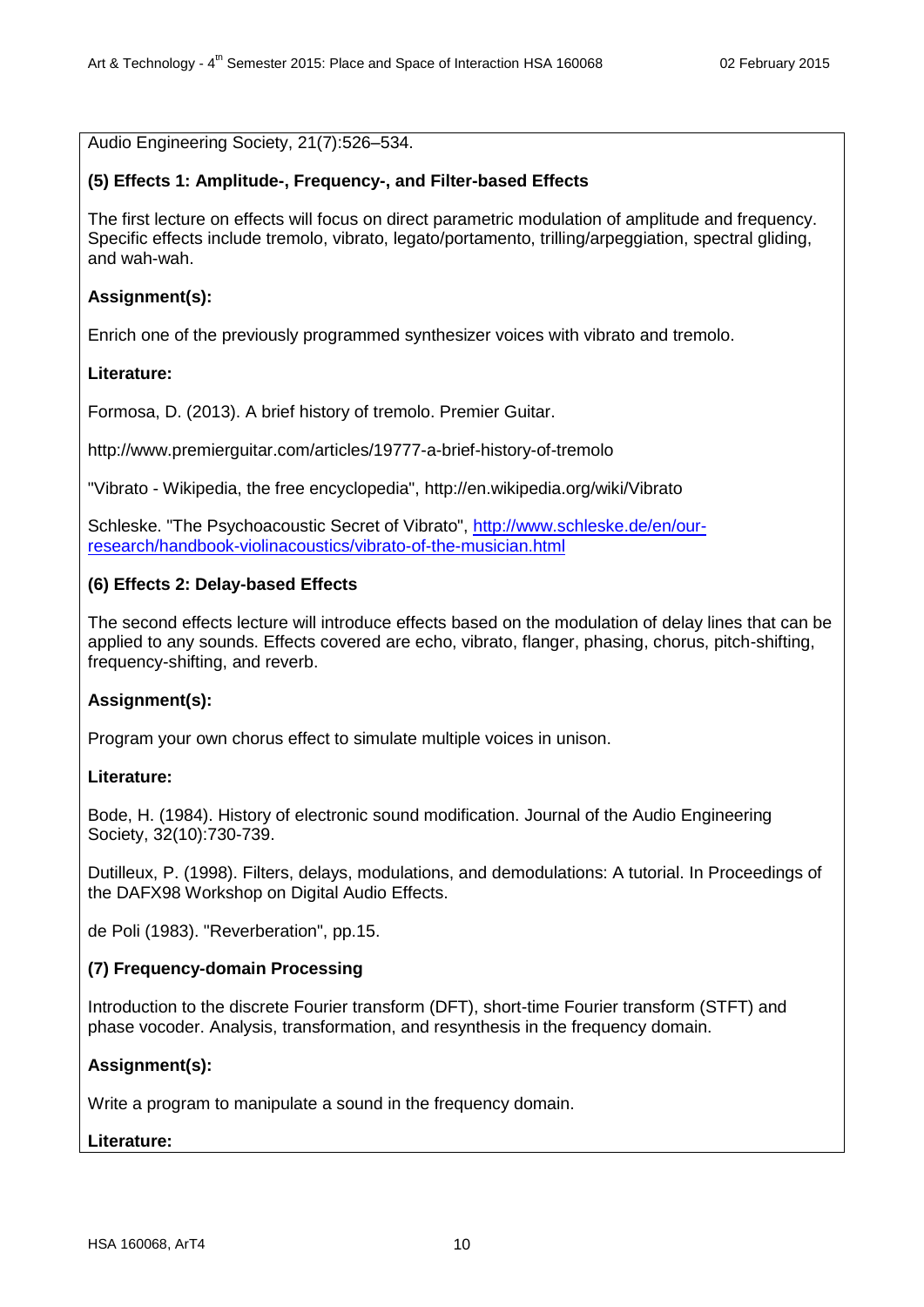Roads (1996). "Spectrum Analysis", pp.533.

Wishart, T. (2000). Computer sound transformation. http://www.trevorwishart.co.uk/transformation.html (read "The Instruments - (1) Spectral Transformation using the Phase Vocoder").

## **(8) Feature Extraction**

This lecture covers some of the basic high-level features that can be extracted from audio streams. Topics include: amplitude envelope estimation, filter banks, zero-crossing rate, and spectral centroid/spread.

## **Assignment(s):**

Create a program that maps several audio features of an input sound (line input, recording, etc.) onto parameters of a synthesized sound or graphical object.

## **Literature:**

Sections 1, 2.4.3, 2.5, 4.2, 6.1.1, 6.1.2 from:

Peeters, G. (2004). A large set of audio features for sound description (similarity and classification) in the CUIDADO project. Technical report, Ircam, Analysis/Synthesis Team.

(Note: There are many other features presented in this report that we will not discuss, but you are welcome to use them in the assignment.)

Zwicker, E. (1961). Subdivision of the audible frequency range into critical bands (frequenzgruppen). Journal of the Acoustical Society of America, 33(2):248.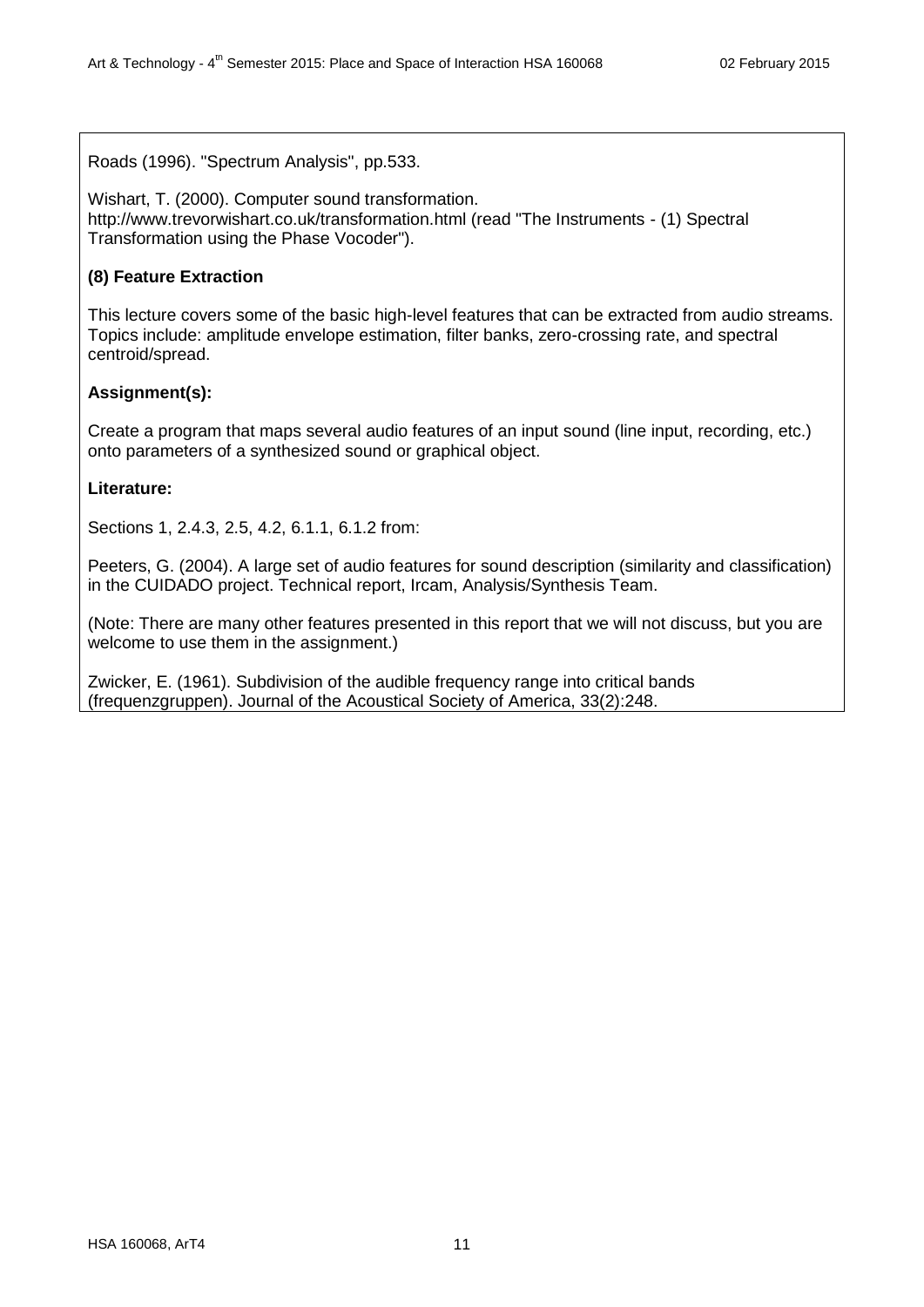# **Interactive Technologies 1 ECTS**

Lecturer(s): Rasmus K Madsen

**Purpose and Goals:** This course will address building interactive systems for active and embodied audience participation. It will also address using technology outside of the laboratory, what we need to consider when using technology out in the real world and how can we implement it in a meaningful way.

The course will survey a variety of technologies, which can be applied in the context of the semester project.

## **Lecture 1 – Audio Technology**

#### **Rasmus K Madsen**

Audio technology will cover topics related to recording, processing and amplifying audio signals.

Which kind of technology is suitable for our specific requirements

#### **Assignment(s):**

Exercises from material covered that are required to be completed in class and/or before next session

**Literature:** Douglas Self, Small Signal Audio Design

#### **Lecture 2 – Biosensing**

#### **Rasmus K Madsen**

Biosensing will cover different ways of measuring biosignals from living beings, such as galvanic skin responses, heartbeat, EMG, EEG, etc. The lecture will also contain exercises in creating a biosensing artefact, based on available sensors

# **Assignment(s):**

Exercises from material covered that are required to be completed in class and/or before next session

**Literature:** Sean M. Montgomery and Ira M. Laefsky, Biosensing in MAKE Volume 26, 2011

# **Lecture 3 – Taking Technology out of the Lab**

#### **Rasmus K Madsen**

Taking technology out of the lab will cover different ways making sure the technology we work with will perform as expected outside the laboratory. This will cover safety, ingress protection, weather proofing and power supply considerations

# **Assignment(s):**

Exercises from material covered that are required to be completed in class and/or before next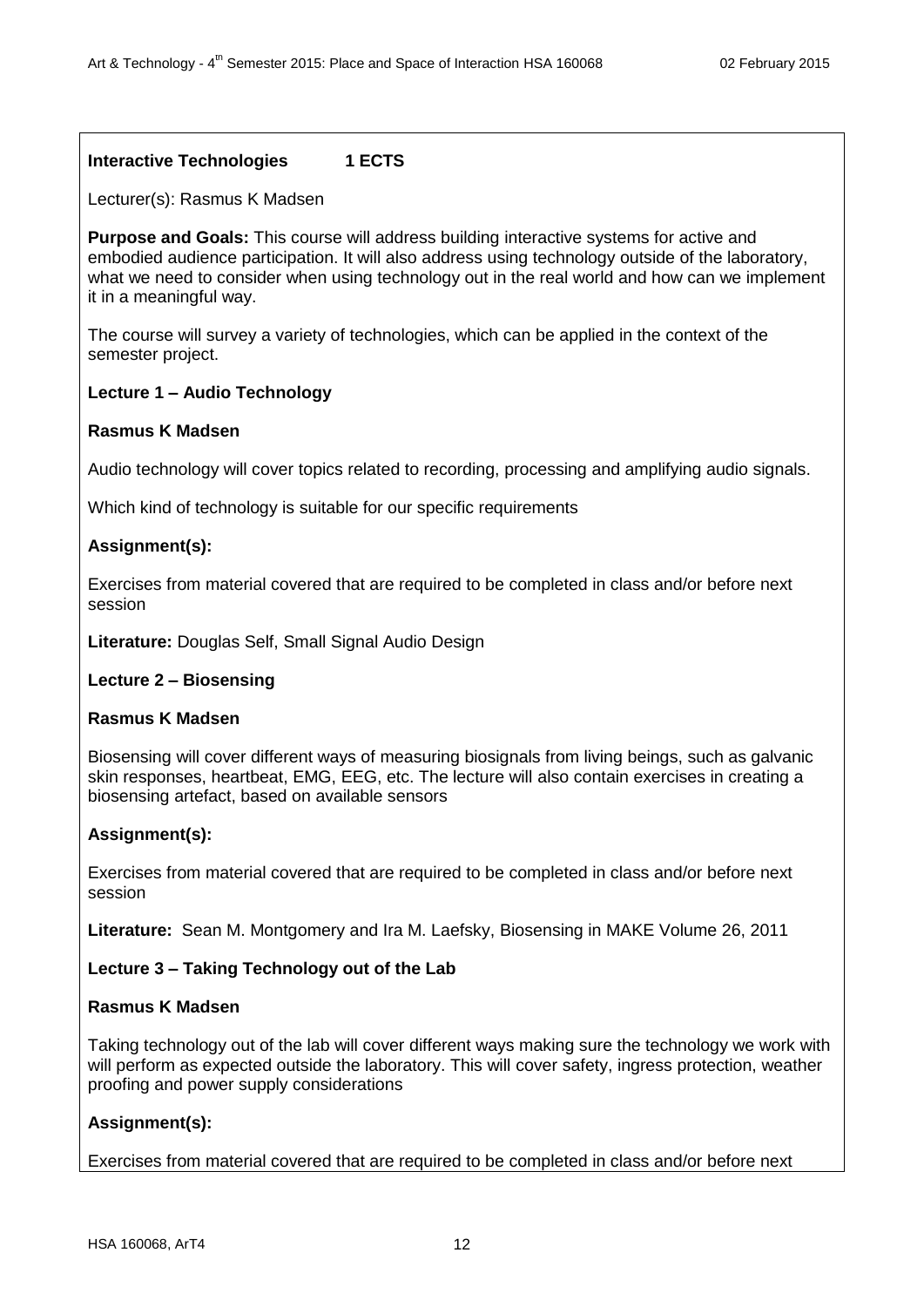# session

**Literature:** ANSI/IEC 60529 and Make: Electronics

## **Lecture 4 – Project Specific Problems and Examples**

## **Rasmus K Madsen**

In this lecture we will look at examples of previous work in the field and analyse their design, also the groups semester projects will be presented and any technical issues can be discussed

## **Assignment(s):**

Exercises from material covered that are required to be completed in class and/or before next session

**Literature:** TBA according to student needs and requests.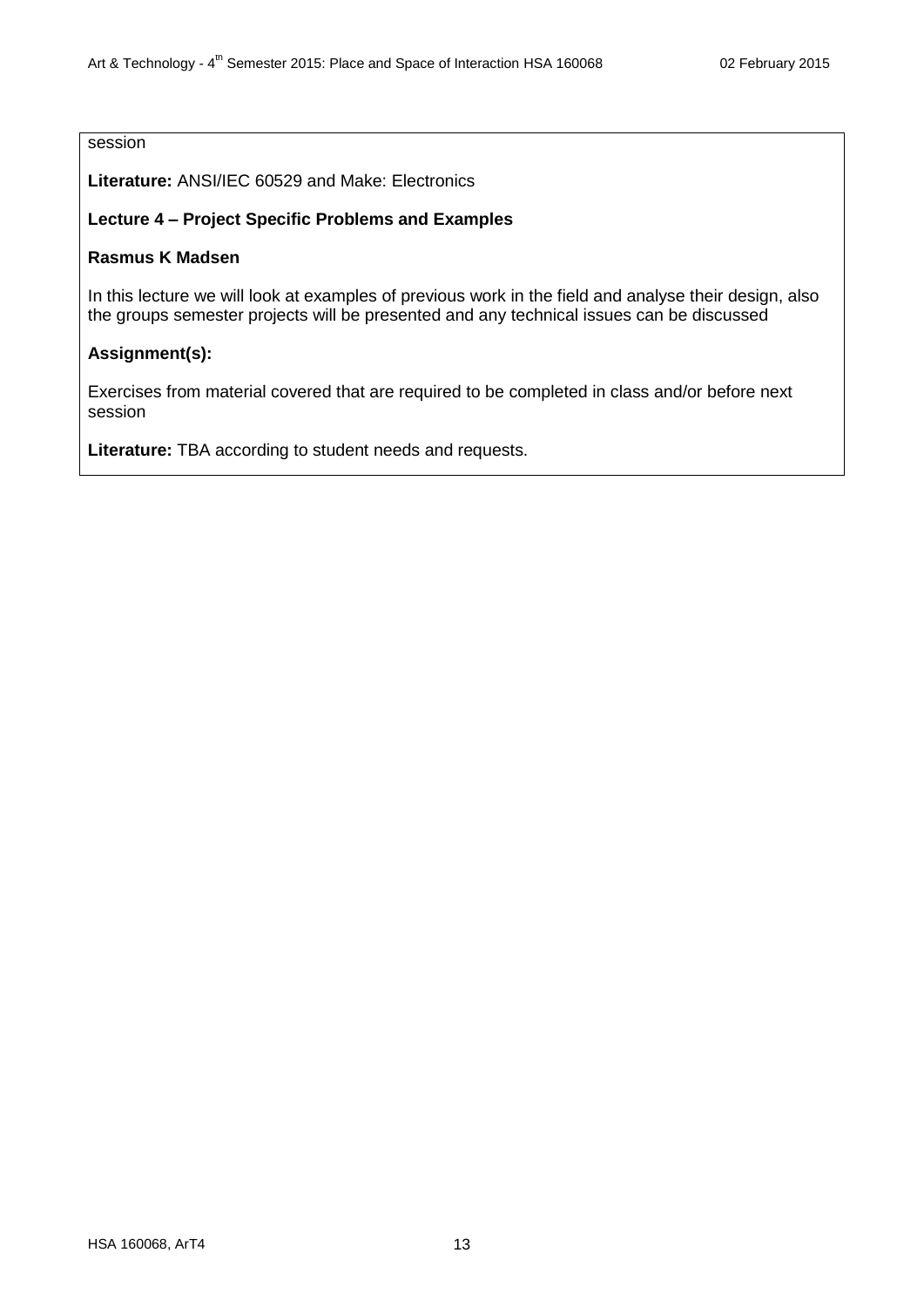# **Aesthetics and Interaction-1 ECTS**

Secretary:-Anne Nielsen

Responsible Coordinator:-Ann Morrison

Lecturer:-Mads Walther-Hansen

Purpose and goals:-In this course we will discuss different approaches to the aesthetics of sound in the context of the spatial environment in which these sounds are heard. The student will learn tools to make sound designs that function as meaningful mediations between body and space. We will specifically focus on the design of audio-walks in public places.

Assessment:-Assessment will be based on a presentation of the final group

## **Title 1: Sound, space and embodied cognition**

Lecturer: Mads Walther-Hansen

Content: Introduction to audio walks and sound art in public space. Students are introduced to the main categories of sound in auditory environments, and the auditory cues that allow us to navigate in space. We will also discuss techniques to stage the aesthetic and social function of different spaces and discuss how sound influences our moods and associations.

**Assignments:** Using Hindenburg (radio editing software), we will create virtual sound environments to transform the mood and atmosphere of actual spatial settings. Work will be carried out in groups. Bring your own headphones, smartphone and laptop.

Literature: Schafer, R. Murray. (2004). The music of the environment. In C. Cox & D. Warner (Eds.), Audio Culture: Readings in Modern Music. New York and London: Continuum.

Blesser, Barry, & Salter, Linda-Ruth. (2007). Introduction In Spaces Speak, are you Listening?: Experiencing Aural Architecture. Cambridge, Mass.: MIT Press.

*Recommended reading:*

Leman, Marc, & Maes, Pieter-Jan. (2014). Music Perception and Embodied Music Cognition. In L. Shapiro (Ed.), The Routledge Handbook of Embodied Cognition. Oxon and New York: Routledge.

#### **Title 2: Sound and narrative**

Lecturer: Mads Walther-Hansen

Content: In this session, students will learn about different narrative models. We will explore narrative structures in sound design and learn how to bring about change in the emotional responses and physical actions of listeners.

In the last part of this session students will present their final projects.

**Assignments:** As above. In this workshop session we will focus more on the creation of a sonic narrative.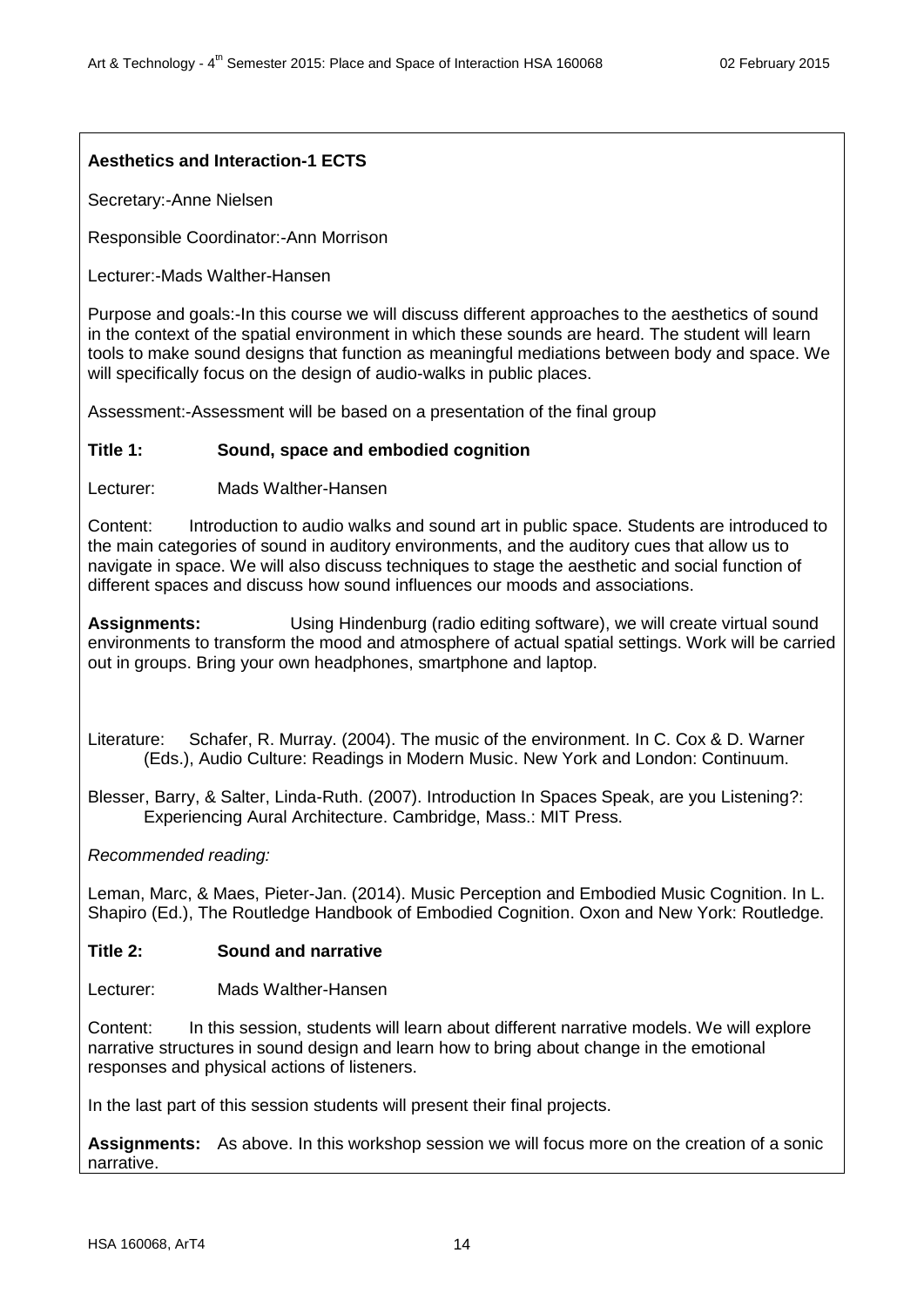Literature: Clarke, Eric F. (2013). Music, Space and Subjectivity. In G. Born (Ed.), *Music, Sound and Space: Transformations of Public and Privat Experience* (pp. 90-111). Cambridge: Cambridge University Press.

# **Examination**

The module is completed with: Student project in exhibition (the product), a written report and oral examination.

## **Examination 12**

An external combined written and oral examination in **Module 12 "Place and Space of Interaction".**

The examination will take the form of a conversation between the student, the examiner and an external examiner on the basis of the project report prepared by the student(s), which may be in the form of a report or portfolio as well as the product created by the student. The project exam will also address other content from the module courses.

Form of examination: b)

Number of pages: the written work must not exceed 10 pages per student (15 pages in the case of individual reports).

Duration of examination: 20 minutes per student and 10 minutes for assessment and communication of grades per group, however, the duration of the examination is maximum 2 hours.

Evaluation: Grading according to the 7-point scale.

Proportional weighting: An overall equal evaluation is made of the project report, the product, and the oral performance.

Credits: 20 ECTS

The written report, the product and the oral examination should demonstrate that the student has fulfilled the objectives outlined above.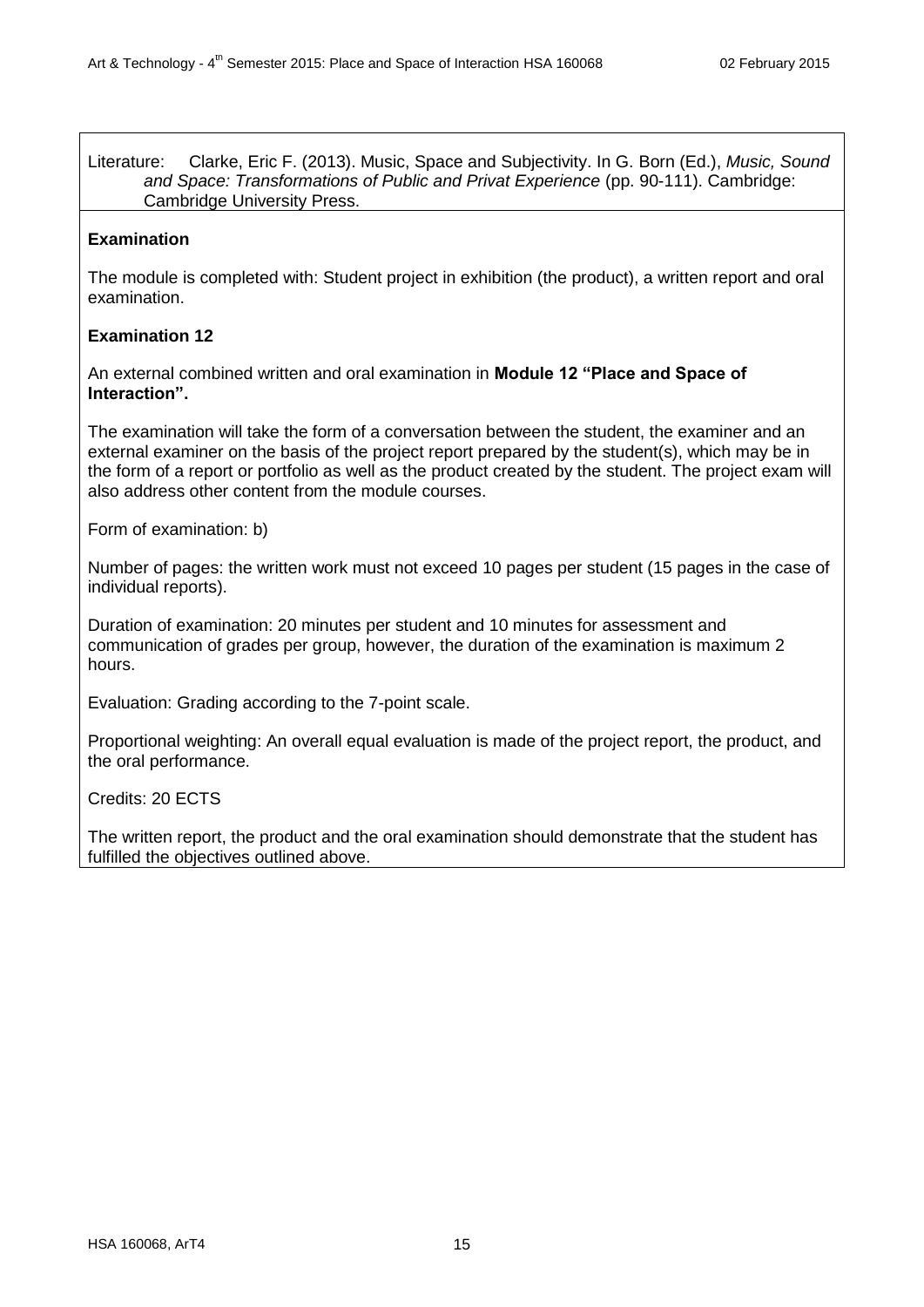# **Module 13: "Art in Context II - Media Art Theory " (5 ECTS) (HSA440024D)**

#### **Location**

*4th semester*

# **Module coordinator**

Morten Søndergaard

# **Type and language**

Method of working: Individual work in relation to course activities

*Language of instruction: English*

# **Objectives**

This course serves as a general introduction to art and technology as a theoretical field of study. As such it continues the trajectory of Art in Context 1, however this semester with a focus on media art before and after the 'digital revolution'. Whereas the theories and humanistic themes of perception, hermeneutics, phenomenology, systems, imagination, and beauty introduced in AiC 1 are still very relevant for the study of art they tend to be challenged and criticized when technology, science and media enters the scene. From this, different theoretical and artistic practices emerge that not only circulate ideas about technology, science and media into critical thinking but also take up new paths of investigations and methods.

The course is structured around eight interconnected lectures focused on giving the students an introduction to different seminal theories, practices and ideas accompanying the still more intensive relationship between art, technology, media and science in the  $20<sup>th</sup>$  and  $21<sup>st</sup>$  Century – in short. here, termed Media Art.

# **Learning objectives:**

During this module, students should acquire:

#### Basic **knowledge** about

- media art theories and concepts with special focus on cross-disciplinarity and synergy between art and media technology
- various methods of analysis of media art product and projects in regard to their cultural, personal, aesthetic and epistemological significance
- audience and user concepts of media art and the related behavioral and aesthetic preferences

# **Skills** in

- using and applying basic theories and methods in regard to analyses of media art works
- describing artistic challenges and aesthetic formats of media art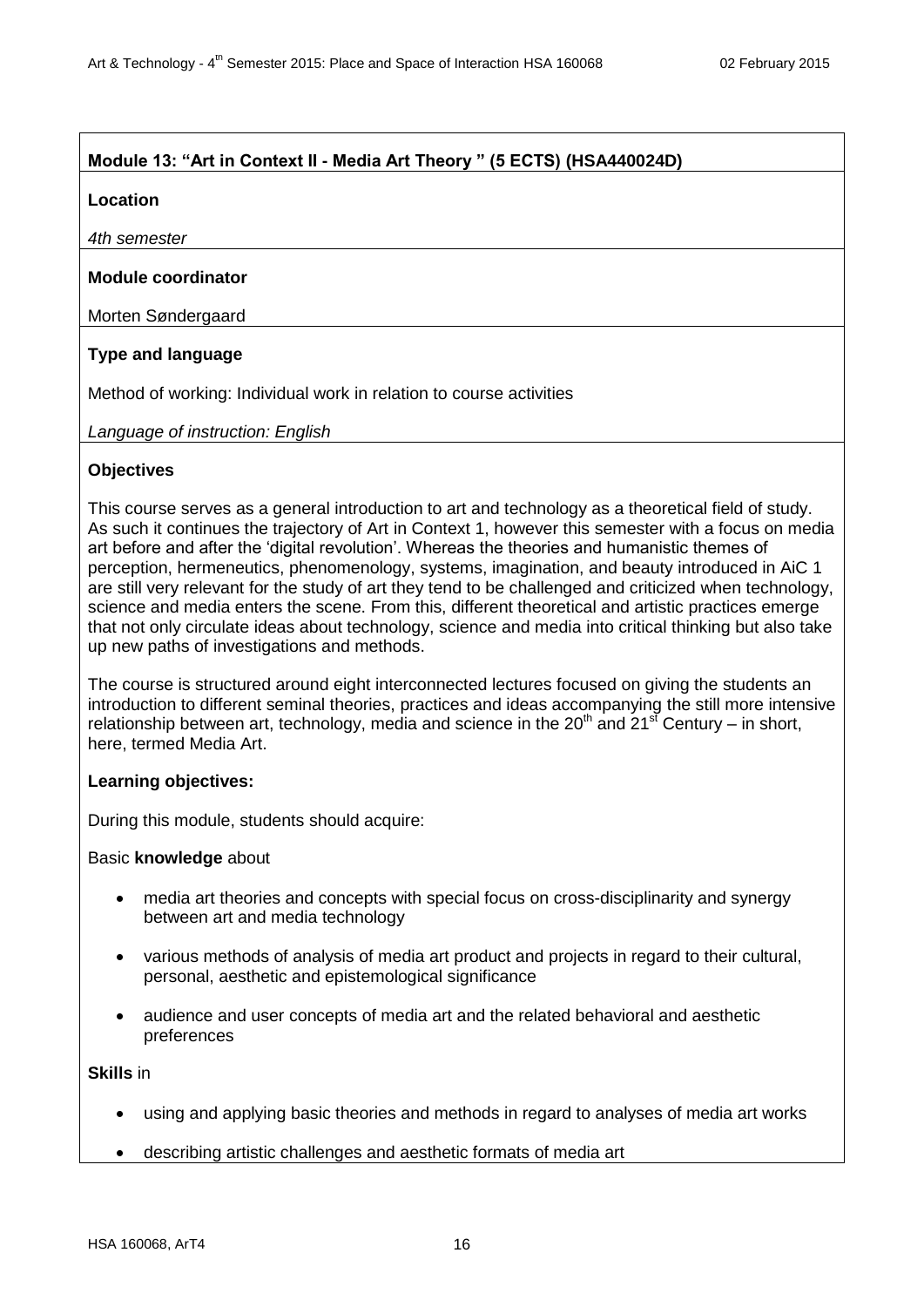identifying target groups and their behavior and aesthetic preferences in relation to experience potentials of media art works

## **Competencies** in

- applying theories and methodologies of media art
- analyzing and discussing media art works as cultural and aesthetic phenomena
- applying knowledge about user groups and user behavior in analysis and concept design of media art works

#### **Academic content and conjunction with other modules/semesters**

Module contents: The module "Art in Context II" examines media art works and their cultural, aesthetic, social, and technological positions in the  $20<sup>th</sup>$  and  $21<sup>st</sup>$  centuries. Students learn about relevant theoretical perspectives on media art. They learn to apply those theories in analysis of media art works. They will also investigate varying audience and user concepts of different instantiations of media art.

The module will consist of lectures, workshops and seminars.

#### **Scope and expected performance**

*The expected scope of the module in terms of ECTS load. This comprises number of teaching hours, exercises, preparation time, travel activity (if applicable) etc.*

#### **Participants**

ArT4

# **Prerequisites for participation**

#### **Module activities (course sessions etc.)**

**Courses:**

In connection with the module, courses may be offered within the following area:

• Media Art Theory & Analysis

#### **Title 1: Media Art Theory - Introduction**

Lecturer: Morten Søndergaard

Content:

What is media art theory? This course will give the student and overview of the most important theories within the expanding field of media art. In this introductury lecture some basic concepts and theoretical problems in the media art field that are also resonating in Walter Benjamin's seminal text about art in the age of technological reproduction: Authenticity, the subject of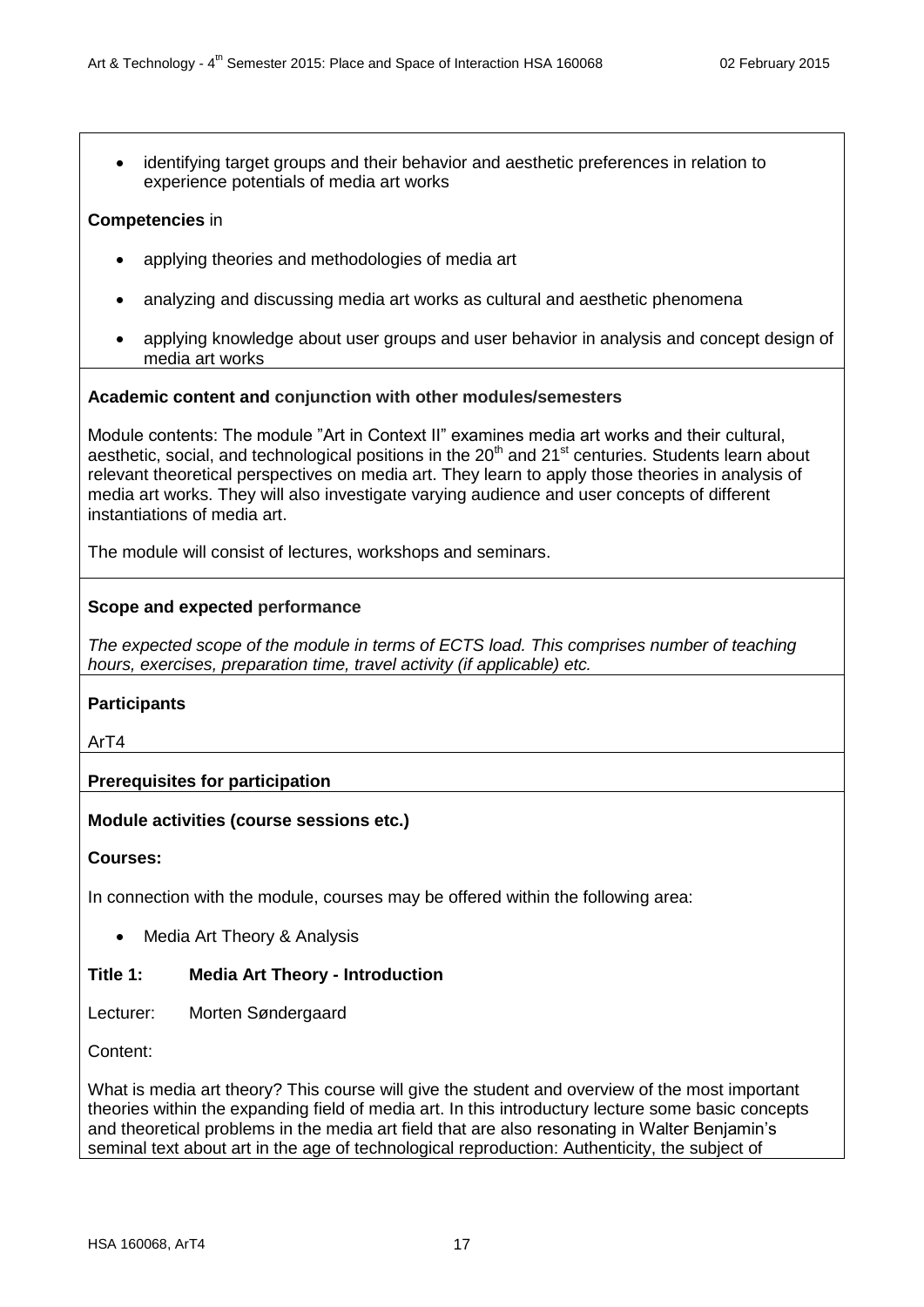technology, and mediated (social) experience. And within this overall new direction of the moderne culture, the lecture will also be looking at what aesthetic paradigms are at play in media art.

## **Assignments:** In-course assignments

Literature: Walter Benjamin (1935) "The Workd of Art in the Age of Mechanical Reproduction". (Moodle)

Further reading:

Claudia Giannetti, Aesthetic Paradigms of Media Art (Mediaartnet.org, ZKM, 2004).

http://www.mediaartnet.org/themes/aesthetics of the digital/aesthetic paradigms/

# **Title 2: Intermedia Art & Fluxus:**

Lecturer: Morten Søndergaard

Content: The dynamics and experiments of the 60s are manifold – and has been told and retold in many versions. It's impact on the field of Art & Technology, however, is immense – and still to be felt. In other words, the context of any discussion and practice in the field of Art & Technology always points back to this specific time in some way – not excluding influence from other periods or artists, of course. This lecture will introduce the students to the important experiments of intermedia art and Fluxus.

**Assignments:** In-course assignments

Literature: Dick Higgins, "Statement on Intermedia Art", 1966 to be found here: http://www.artpool.hu/Fluxus/Higgins/intermedia2.html

# **Further reading:**

Greenberg, Clement 1939. "Avant-Garde and Kitsch" in Harrison, c. ; Wood, P. 2002. Art in Theory. Malden, USA: Blackwel. Or to be found here: http://www.sharecom.ca/greenberg/kitsch.html

(Moodle) Morten Søndergaard, "Flexowriters, Punch Paper Poetry and Ontological Gaps: What happened to the Unheard Avant-gardes?" in Gade, Rune et.al. ed., Performing Archives, Copenhagen/San Francisco: Museum Tusculanum Press / PSi Book Series, 2013.

#### **Title 3: Cybernetics and Art**

Lecturer: Palle Dahlstedt

Content: According to Edward E Shanken, artists play an important role in making ideas from diverse fields feed into each other and thereby actively facilitating those ideas being concretized and historized into cultural configurations. This session will introduce to theories and examples of Cybernetics and Telematics and ask the crucial question: Is art facilitating science in the same way?

| <b>Assignments:</b> | In-course assignments                                                         |
|---------------------|-------------------------------------------------------------------------------|
| Literature:         | Edward E. Shanken, "From Cybernetics to Telematics" (excerpts) in: Roy Ascott |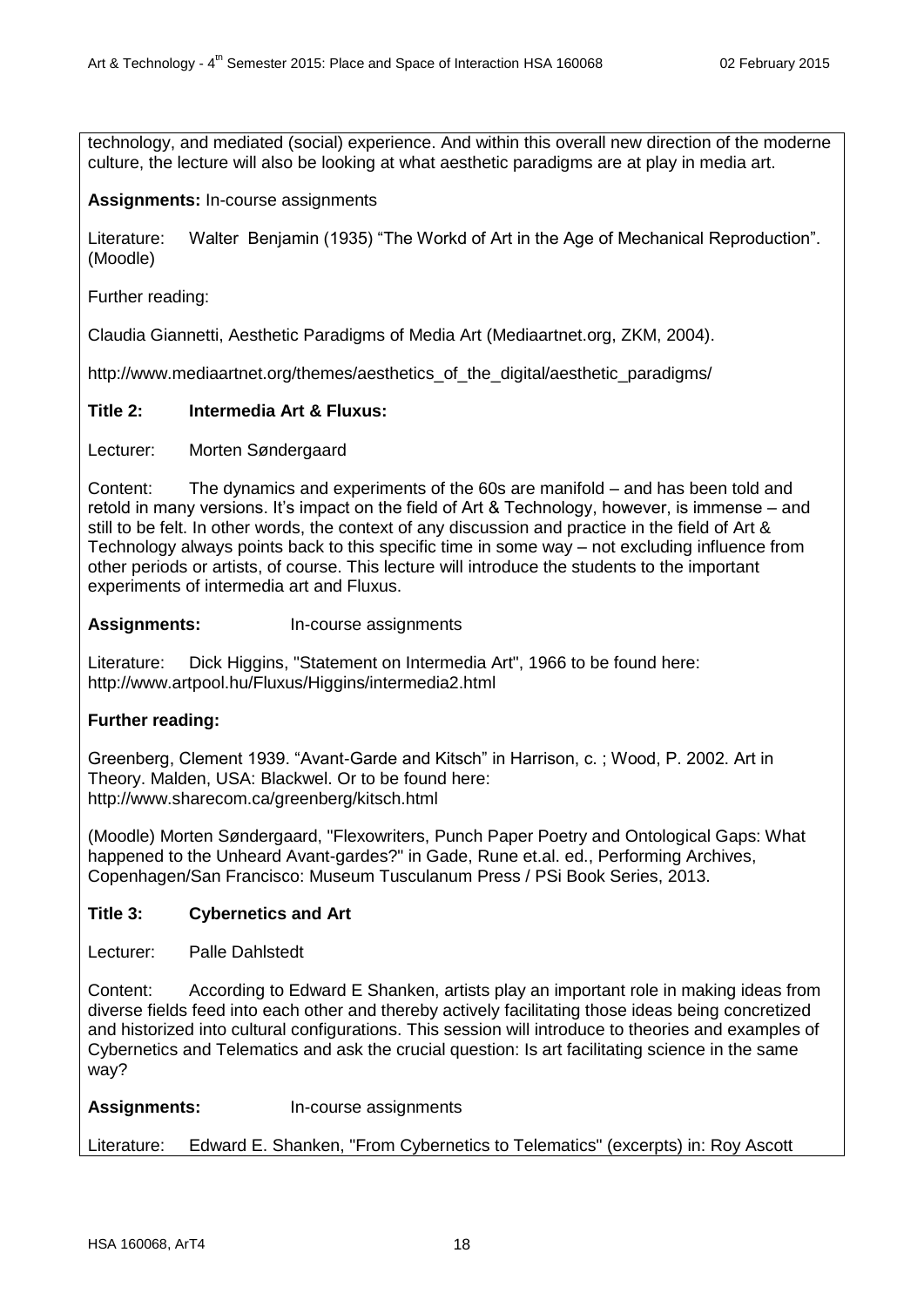2007 (2003), Telematic Embrace - Visionary Theories of Art, Technology, and Consciousness, University of California Press. (Moodle)

**Further Reading** - will be referred to during class:

Stephen Wilson, "Art & Science as Cultural Acts" In: Wilson 2002, Information Arts - Intersections of Art, Technology, and Science. MIT Press, pp. 11-33.

Andrew Pickering: Neo-Sigma: Art, Agency and Revolution, 2012. (Moodle)

## **Title 4: (New) Media Art – Lev Manovich .**

Lecturer: Palle Dahlstedt

Content: An introduction to the concept, practice, theory, condition and (short) genealogy of New Media Art with special reference to Lev Manovich's The Language of New Media (1999).

From 'environmental' experiments by Nam June Paik, Jack Burnham and Steina Vasulka in the 1960s and 1970s to the digital experiments and 'global' information-flow of the 90s and 00s by, for instance, Mark Hansen and Ben Rubin, this lecture will look at different examples theories about 'data' in art. Perspectives will be drawn to media art theory, digital art theory – but most importantly will be the contextualisation of art as communication and real time information from the world beyond our perceptual boundaries.

## **Assignments**: Student presentations

Literature: Lev Manovich (1998), The Database as Symbolic Form. (Moodle)

Lev Manovich (1999), The Language of New Media, MIT Press. Pp.43-75 (Moodle)

# **Further Reading.**

Christiane Paul, Digital Art, Thames & Hudson, Chapter 1

#### **Title 5: Electroacoustics**

Lecturer: Mark Grimshaw

Content:

This lecture traces developments and theories in electroacoustic composition. Tracing its roots back to the sound experiments and intona rumori of the Futurists at the start of the 20th century, the lecture progresses to the tape music and Musique Concrète of the 1940s and 1950s through to electronic music and computer-generated music. The emphasis is on elucidating the underlying themes and theories of the new sound art.

# **Assignments:**

**Literature**: Emmerson, S. (ed.). 1986. The Language of Electroacoustic Music. London:

Macmillan. (Main reading text)

Emmerson, S. (ed.). 2000. Music, Electronic Media and Culture. Aldershot,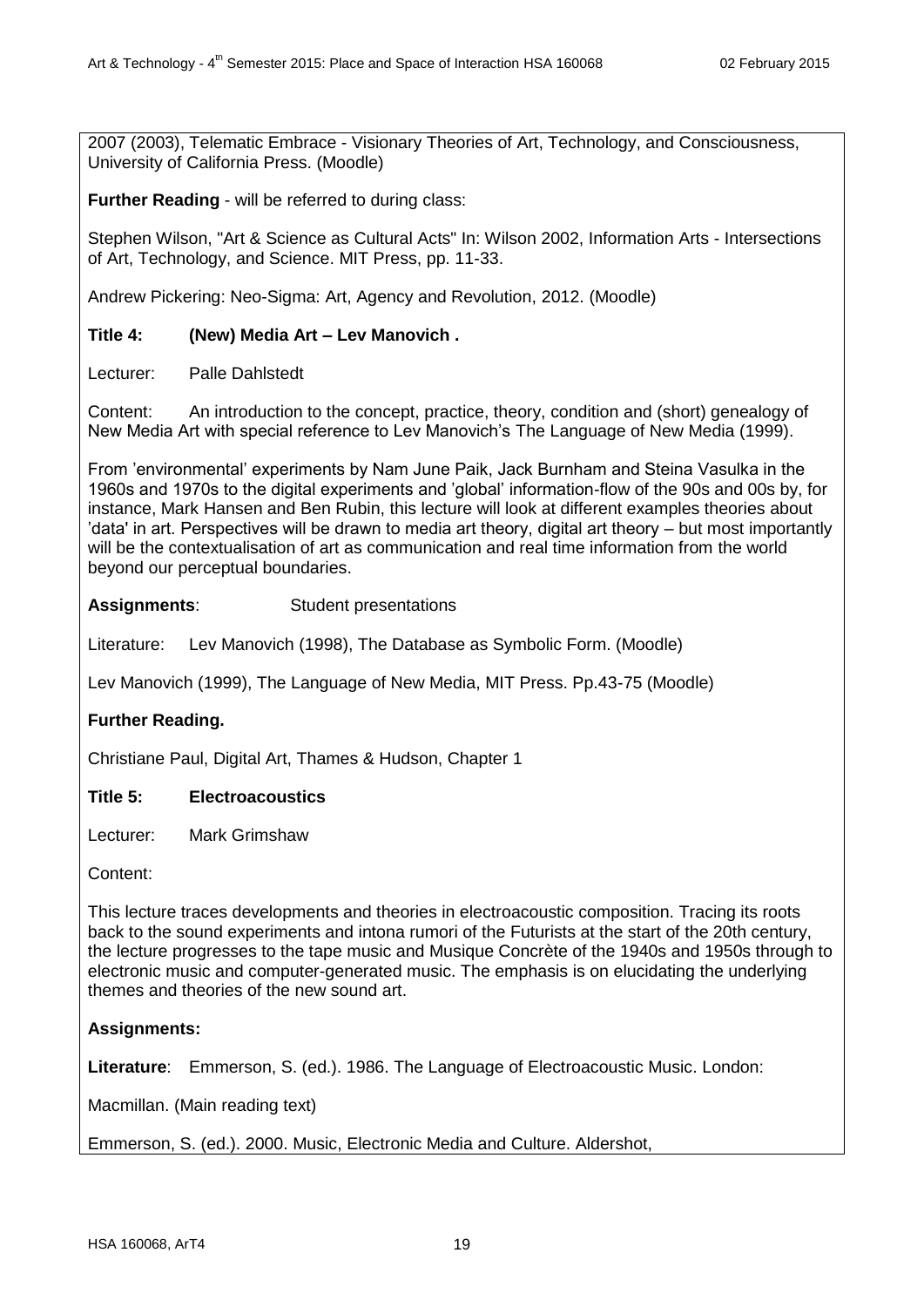UK: Ashgate Publishing.

Griffiths, P. 1995. Modern Music and After: Directions Since 1945. Oxford:

Oxford University Press.

Wishart, T. 1996. On Sonic Art. (New and revised edition). Contemporary

Music Studies 12. Amsterdam: Harwood Academic Publishers.

# **Title 6: Sound Walks and Cityscapes.**

Lecturer: Mark Grimshaw

Content:

The development of sound walks as an art form is traced from its beginnings in the pioneering acoustic ecology work of the World Soundscape Project and particularly the work of R. Murray Schafer and Barry Truax. How the soundscape developed from an ecological science to a sound art form is investigated through the works of artists such as Janet Cardiff and writers such as Salomé Voegelin.

## **Assignments:**

Literature: Main text: Schafer, R. M. (1994). The soundscape: Our sonic environment and the tuning of the world. Rochester Vt: Destiny Books.

#### **Also read:**

Crossing Listening Paths. 2011. Soundscape: The Journal of Acoustic

Ecology 11 (1). http://wfae.proscenia.net/journal/scape\_16.pdf.

Truax, B. (2001). Acoustic communication 2nd ed. Westport, Conn: Ablex.

World soundscape project. n.d. Retrieved December 8, 2014, from

<http://www.sfu.ca/~truax/wsp.html>

Voegelin, S. 2013. Sonic Possible Worlds. In Leonardo Music Journal

(Special Issue on Sound Art). Retrieved December 8, 2014 from

http://salomevoegelin.net/public\_html/salomevoegelin.net/sonic\_possible\_world.html **(Main reading text)**

# **Title 7: Big Data Art - from mass visualization to non-privacy**

Lecturer: Palle Dahlstedt

Content:

We look at two primary perspectives of Big Data as a basis for the arts. One is the use of big data sets, visualized into shapes and form loaded with inherited meaning, or visualized to communicate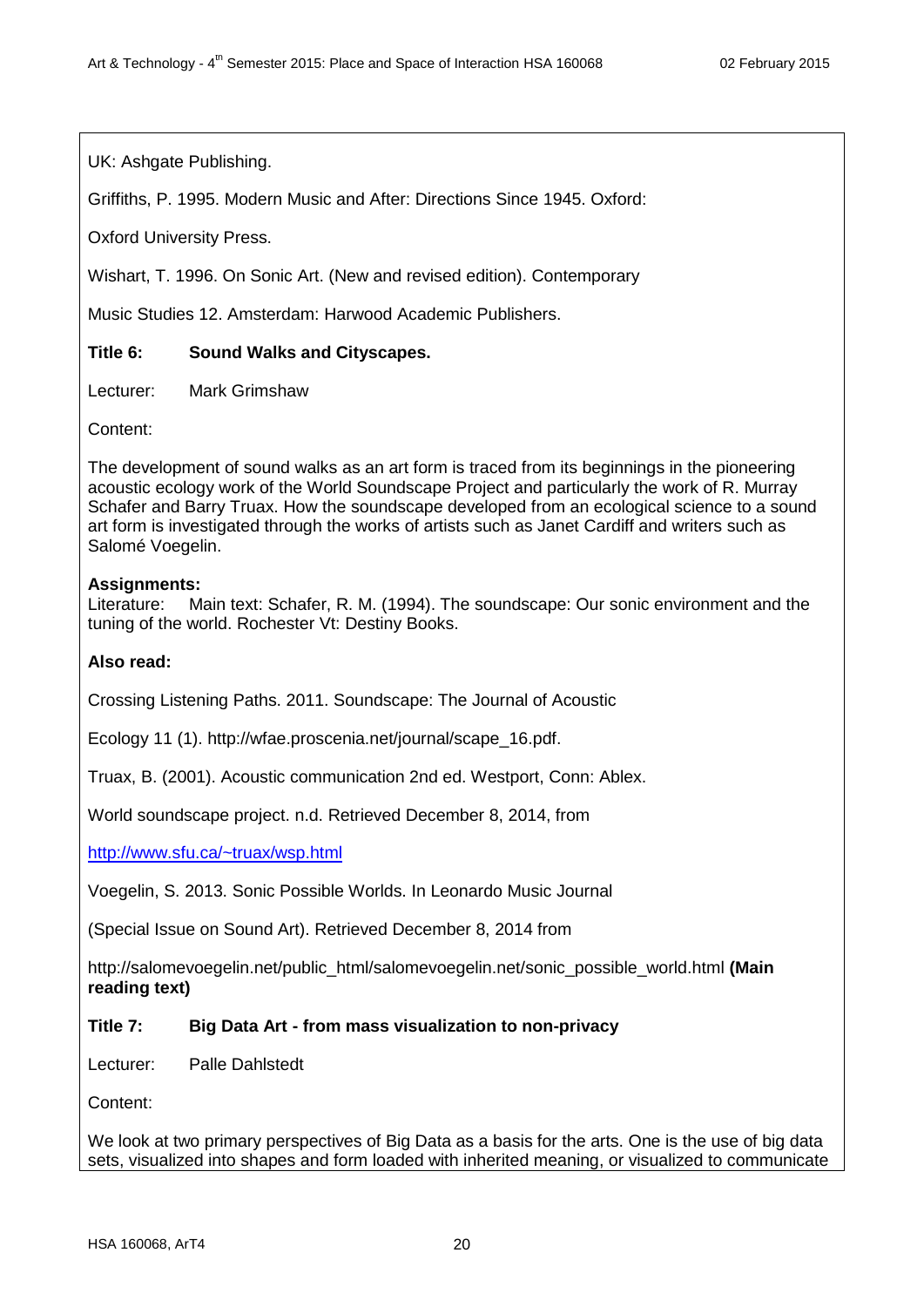an unexpected perspective. The other deals with the privacy and integrity issues connected to Big Data, Everything you do leaves a trace, and consolidation of such traces can be brought into a scarily accurate image. A number of artists have explored this, and we look at a series of examples from the Big Data Art 2013 exhibition in Münich.

## **Assignments**:

Literature:

A brief introduction with some examples here:

<http://nicolatriscott.org/2012/09/23/art-in-the-age-of-big-data/>

[http://www.huffingtonpost.co.uk/peter-yeung/data-privacy-nsa-gchq\\_b\\_5378787.html](http://www.huffingtonpost.co.uk/peter-yeung/data-privacy-nsa-gchq_b_5378787.html)

<http://www.dw.de/artists-give-big-data-a-new-purpose/a-17243460>

R Kosara (2007) Visualization criticism-the missing link between information visualization and art, Proceedings of the 11th International Conference on Information Visualization, IV'07. pp, 631-636

Andrea Lau, Andrew Vande Moere (2007) Towards a Model of Information Aesthetics in Information Visualization, Proceedings of the 11th International Conference Information Visualization IV'07, pp 87-92 (Moodle)

## **Further reading:**

Min Chen, Shiwen Mao, Yunhao Liu (2014) Big Data: A Survey , Mobile Networks and Applications, 19(2), pp 171-209

Sack, W. (2007) Aesthetics of information visualization. In C. Paul, V. Vesna, and M. Lovejoy (Eds.): Context Providers. University of Minnesota Press, Minneapolis, MN, USA

#### **Title 8: Bio Art - Artificial Life and wet biology**

Lecturer: Palle Dahlstedt

Content:

Biology as a science and theoretical subject has inspired artists in many different ways. We look at two primary perspectives: Artificial Life art, i.e., art based on theoretical models and computer simulations of biological mechanisms (such as evolution), leading to complex patterns and behavior, and art implemented in actual biological matter, such as genetic art and various tissue growing projects.

# **Assignments:**

Literature:

J. McCormack (2013) Art, Aesthetics, Evolution, in P. Machado, J. McDermott & A. Carballa (eds) Proceedings of EvoMUSART 2013, Springer, Berlin; Heidelberg. pp. 1-12 (Moodle)

Bulatov, Dmitry, Genetic engineering and contemporary art: structural aspects and the problems, Trames, 12/2007, Volume 11, Issue 4, p. 443 (Moodle)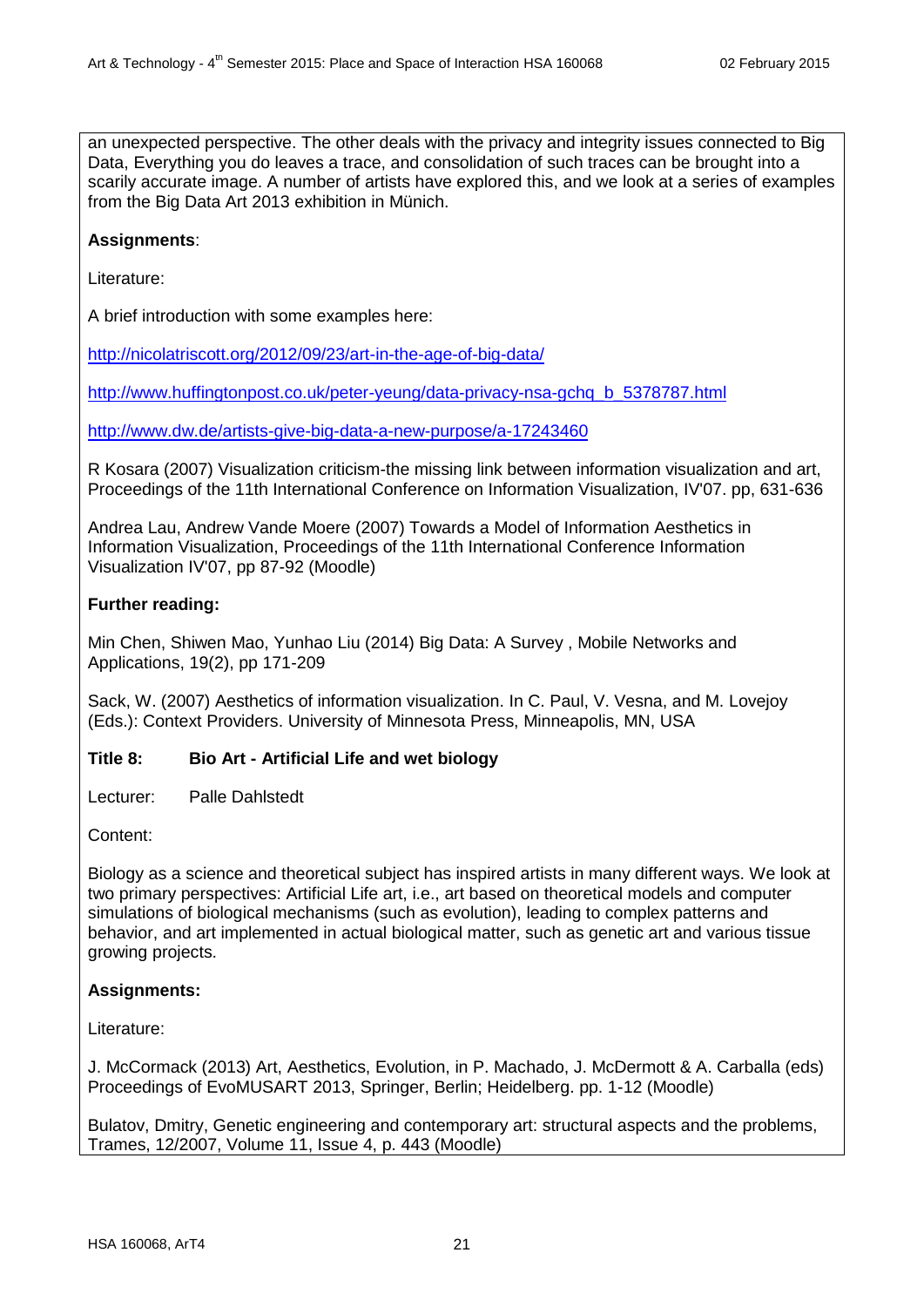## **Further reading:**

J. McCormack (2005) Open Problems in Evolutionary Music and Art, in F. Rothlauf et al. (eds), Lecture Notes in Computer Science, Vol 3449, Springer-Verlag, Berlin, Germany, pp 428-436 (Moodle)

Dahlstedt, Palle (2009) Thoughts on Creative Evolution: A Meta-generative Approach to Composition, Contemporary Music Review, 28(1), 43-55 (Moodle)

Sack, W. (2007) Aesthetics of information visualization. In C. Paul, V. Vesna, and M. Lovejoy (Eds.): Context Providers. University of Minnesota Press, Minneapolis, MN, USA

## **Examination**

The module *Art in Context 2* includes a one week writing period from outstet of examination question(s). See study guide for further detail!

## **Examination 13**

An internal written examination in **Module 13: "Art in Context II – Media Art Theory"**

Form of examination: c)

The examination is a 7-day assignment on a set subject. The examiner and an additional internal examiner according to 7-point scale evaluate the assignment.

Number of pages: the written work must not exceed 10 pages.

Credits: 5 ECTS

The examination should demonstrate that the student has fulfilled the objectives outlined above.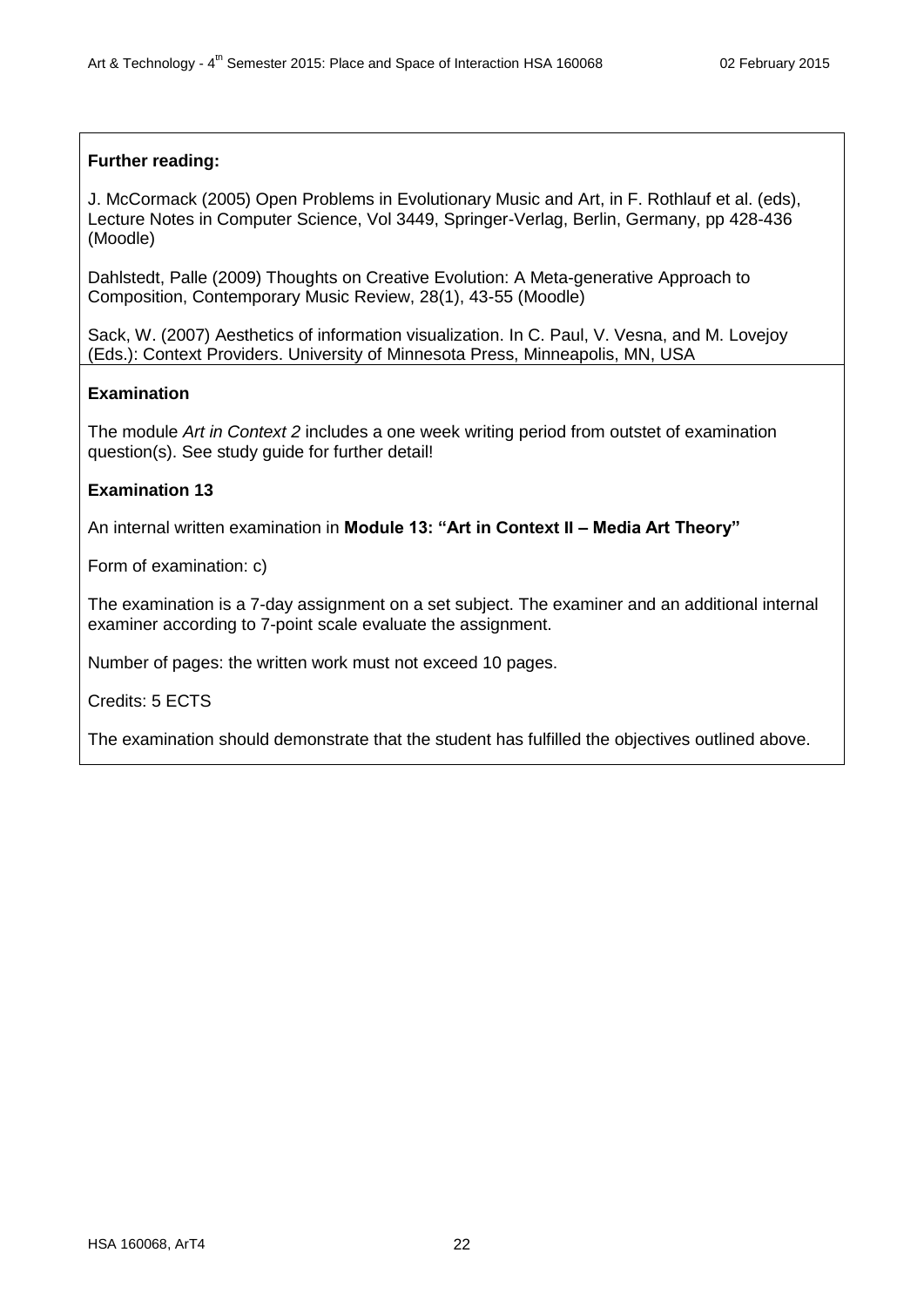# **Module 14 "International Collaboration" (International kollaboration) (5 ECTS) (HSA440025D)**

# **Module 37: International Study Tour/International studietur (3 ECTS)**

## **Location**

4<sup>th</sup> semester

# **Module coordinator**

Lance Putnam and Palle Dahlsted

# **Type and language**

group work in relation to course activities and seminars

English

# **Module 14: International Collaboration.**

## **Objectives**

Module contents: The module "International Collaboration" is a theoretical and practical introduction to methods of collaboration with international art institutions and/or art and design companies, and its possibilities and challenges. The students learn how to organize and implement an international collaborative project. The teaching format is a workshop. The project is supported by relevant literature and cases studies that thematisize and discuss central ideas such as globalization, networked culture, and collaborative creativity.

# **Courses:**

In connection with the module, courses may be offered within the following area:

• International Collaboration – Theory and Practice

#### **Learning objectives:**

During this module, students should acquire:

#### Basic **knowledge** about

- theories and methods of collaborative and networked creativity
- the influence of globalization on media art, global interventions and urbanity
- technological conditions and solutions of collaborative work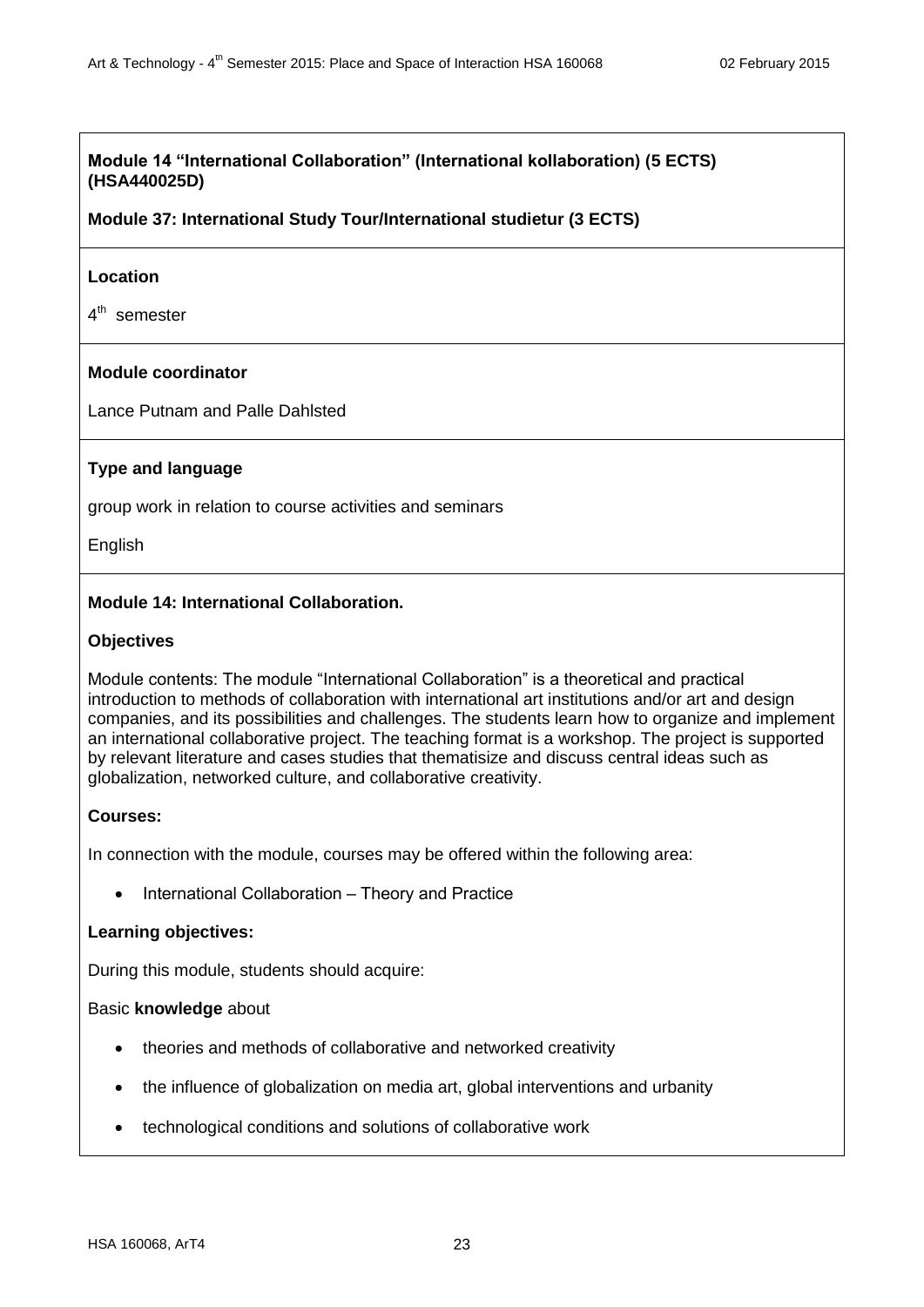# **Skills** in

- creating conceptual and technological frameworks for collaboration
- devising concrete methods of collaboration on the basis of existing methodologies in the field

#### **Competencies** in

- analyzing existing conditions of collaboration including analysis of user groups and participating institutions
- reflecting on present cultural-historical and media technological conditions and prospective solutions of international collaboration

The module is completed with:

## **Examination 14**

An internal written examination in **Module 14 "International Collaboration"**

Form of examination: c)

The examination consists is an international collaboration project and a reflective report, which must not exceed 10 pages.

Evaluation: pass/fail. One examiner evaluates the assignment. In case of a Fail grade, an additional examiner will also evaluate the assignment.

Substitution: the examination may be substituted by satisfactory and active participation in courses, i.e. 80% presence and submission of all assignments set during the course.

Credits: 5 ECTS

The examination should demonstrate that the student has fulfilled the objectives outlined above.

# **Module 37: International Study Tour**

Location of module: fourth semester

Credits: 3 ECTS

Method of working: Free study activity. Individual or group work in connection with course and seminar activities.

Module contents:

The study tour will be planned with a view to studying international projects within art, architecture, and design. Interviews with significant artist and visits to and possibly workshops at educational institutions relevant for the programme and the academic area will also be included.

On the basis of analysis of artefacts, seminars may be conducted with a view to new interpretation,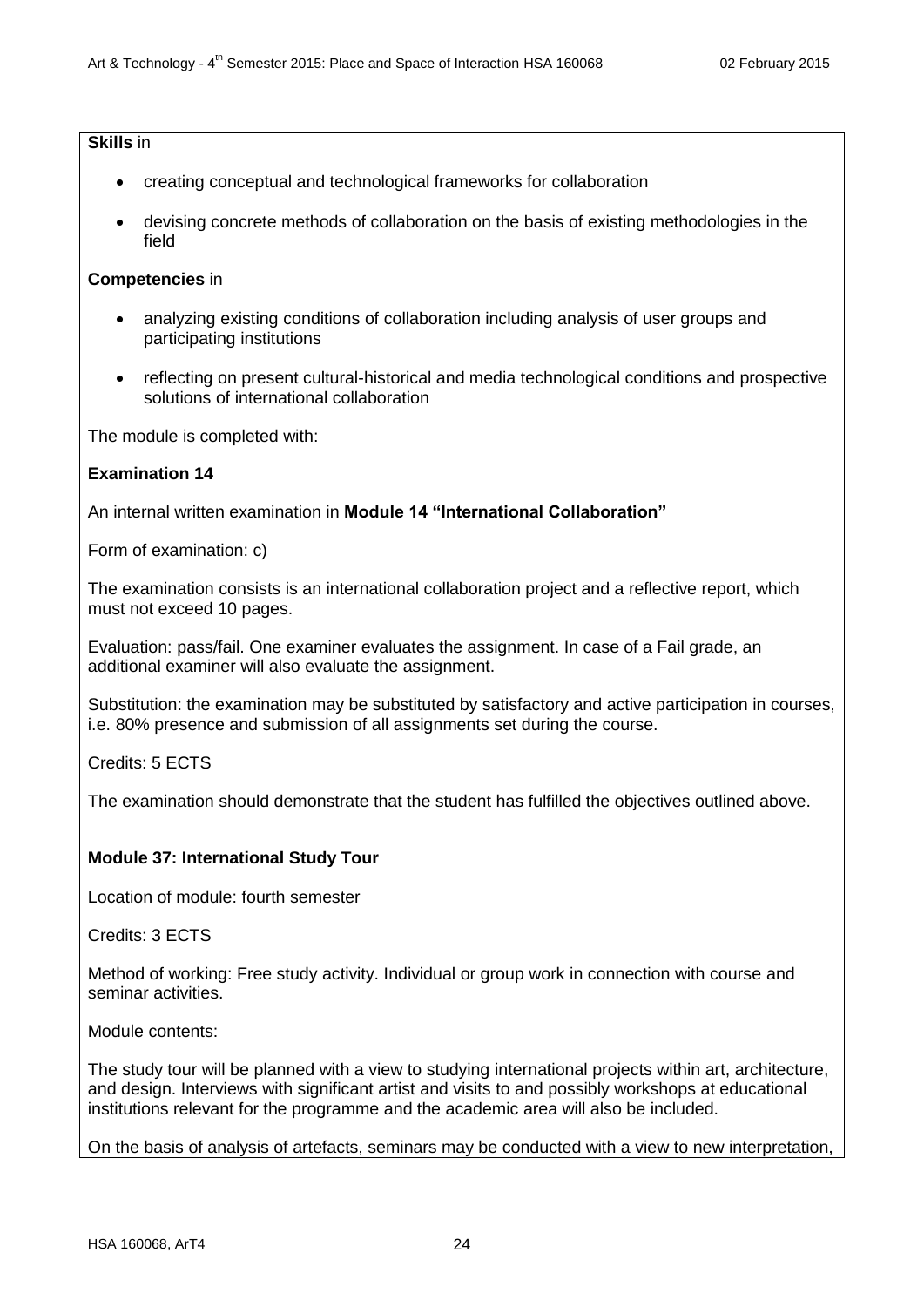re-design and re-production.

Objectives:

During this module, students should acquire:

## **Knowledge** about

 Contemporary art, architecture and design relevant for Art and Technology in an international contexts

## **Skills** in

 Describing and analysing artefacts and works within art, architecture, and design in this context

## **Competencies** in

 Presenting oral and written analysis of art, architecture and design relevant for Art and Technology.

The Module is completed with:

# **Examination 37**

Examination in **Module 37: "International Study Tour"**

Examination form: c) The examination is a free assignment which will be evaluated by an internal examiner and awarded a pass/fail grade.

Number of pages: max 5

Evaluation form: Pass/fail. The assignment will be assessed by the examiner. Assignments which are evaluated as failed will also be evaluated by an external examiner.

Substitution: The examination may be substituted by satisfactory active participation in the course, defined as 80% attendance and submission of all course assignments given during the course.

Credits: 3 ECTS

This examination must demonstrate that the student fulfils the objectives of the module.

# **Module 14 – International Collaboration (5 ECTS) and Module 37 – International Study Trip (3 ECTS)**

In this course which combines two modules, students will learn about the collaborative process from a highly practical point of view, while at the same time participate in a study trip to Gothenburg and the Steneby School of Arts and Crafts, north of Gothenburg, which is a part of University of Gothenburg. Students will work on a sound-related project in collaboration with students from the Steneby. The course will consist of two distinct phases: a preparatory phase and a building phase. There will be a series of workshops in Aalborg to help you prepare and initiate the project work. The study trip will consist of three days at Steneby where you will build your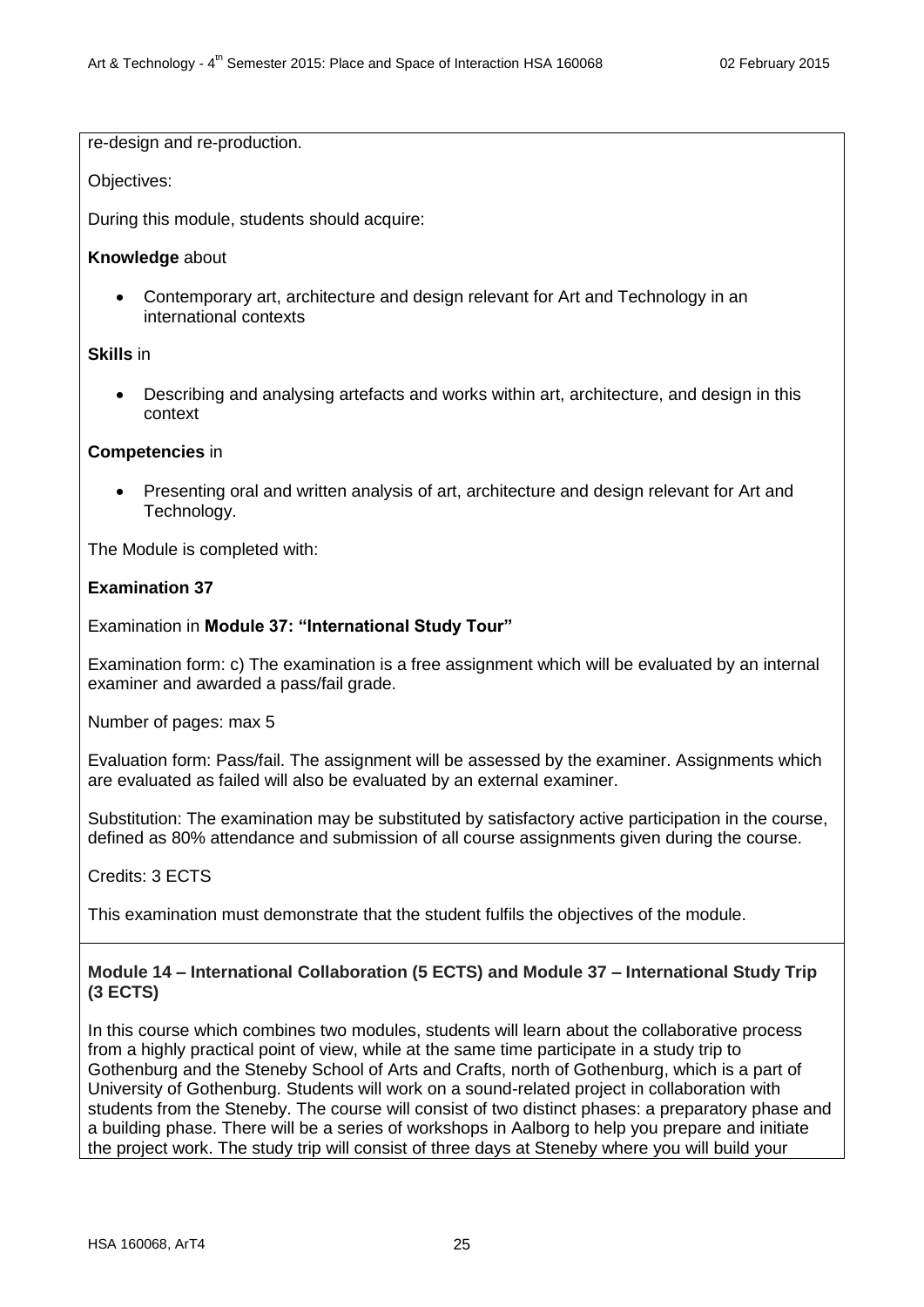project and have an informal exhibition and critique. Other pedagogical activities, such as artist talks and gallery visits, may be planned in and around Gothenburg as part of the trip.

All students are expected to join the collaboration workshops at the Steneby school. If serious practical circumstances prevent you from joining, please contact the teachers.

# ASSIGNMENTS

In additional to the stated assignments under each lesson, for each lesson you are required to log your activities online on WordPress or a similar such site.

# EXAMINATION

Per study regulations, the exam for Module 14: International Collaboration is an international collaboration project and individually-written 10-page reflective report. (See the description of the examination from the study regulation above). Those who cannot attend the study trip to Gothenburg/Steneby will still be assigned to project groups and expected to contribute to their group's project to the same extent as the others, possibly preparing suitable parts of the project ahead of time in Aalborg. All students, regardless of whether they attend the study trip, are examined under the same conditions. The group must also prepare online documentation of the project including a brief abstract and media such as images, video and/or sound.

The examination for Module 37: International Study Tour will be substituted by active participation defined as 80% attendance at all planned events during the trip.

STUDY TRIP SCHEDULE AND DETAILS

| April 13, Monday                                                                            | Travel from Aalborg to Gothenburg (bus, ferry)           |  |  |
|---------------------------------------------------------------------------------------------|----------------------------------------------------------|--|--|
|                                                                                             | Possible exhibition or study visit in Gothenburg         |  |  |
|                                                                                             | Travel to Steneby (train, bus)                           |  |  |
| April 14, Tuesday                                                                           | Introduction and workshop together with Steneby students |  |  |
| April 15, Wednesday                                                                         | Workshop                                                 |  |  |
| April 16, Thursday                                                                          | Workshop                                                 |  |  |
| April 17, Friday                                                                            | Travel from Steneby to Gothenburg                        |  |  |
|                                                                                             | Possible exhibition or study visit in Gothenburg         |  |  |
|                                                                                             | <b>Travel to Aalborg</b>                                 |  |  |
| Transportation details will be communicated in the beginning of the course and students are |                                                          |  |  |

I ransportation details will be communicated in the beginning of the course, and students are expected to cover their own travel costs, possible exhibition tickets and food. Students need to bring a sleeping pad and a sleeping bag, since the accommodation will be budget-style (i.e., free)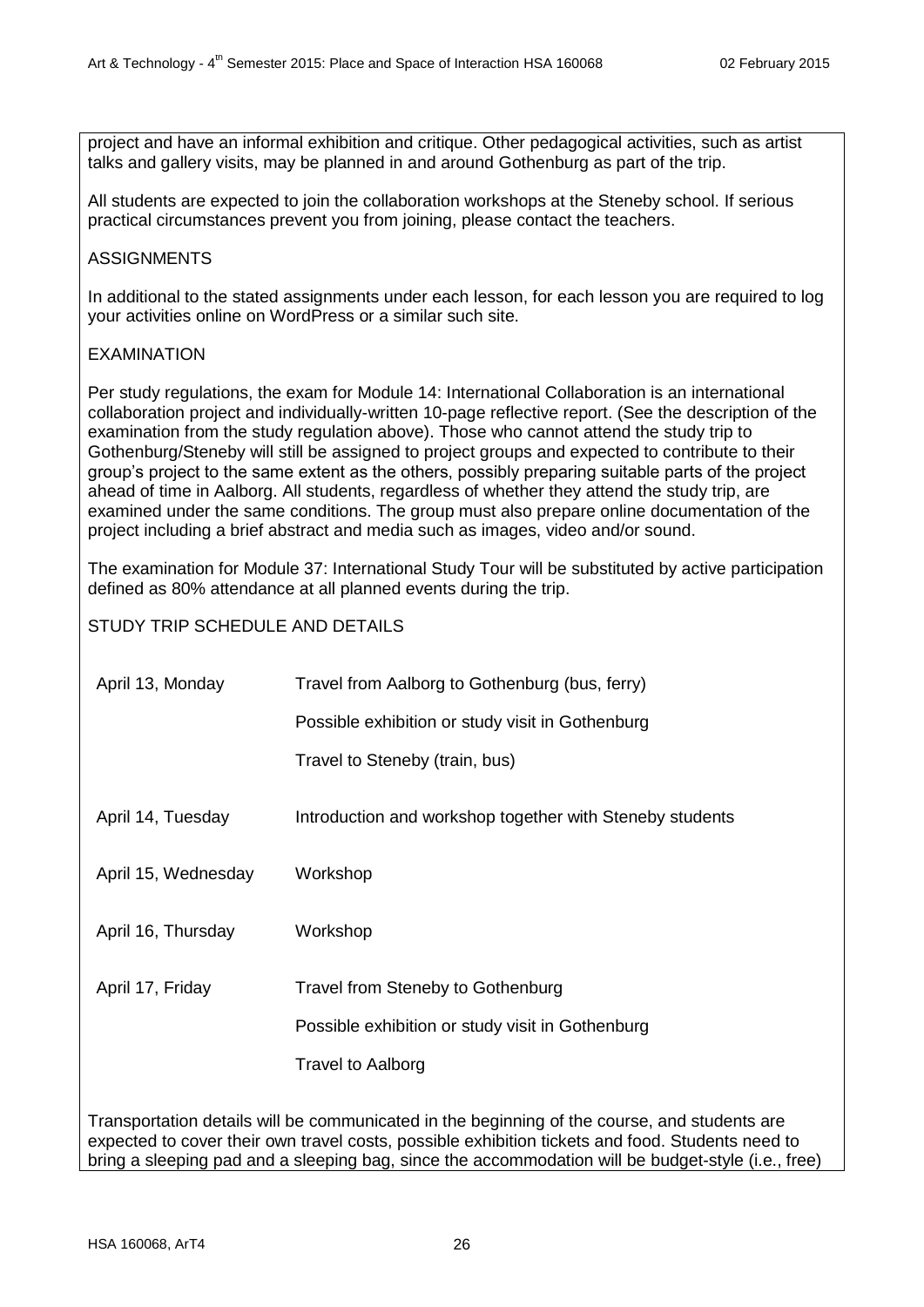on a classroom floor or equivalent.

Information about the Steneby school and their bachelor programs:

http://steneby.se/in-english/

<http://www.hdk.gu.se/en/programmes-courses/crafts-and-design-steneby>

## **Scope and expected performance**

**Participants**

Art 4 students

# **Prerequisites for participation**

## **Module activities (course sessions etc.)**

LESSONS

(1) Idea Formulation

Sort out ideas, concept, and respective competencies among participants. Form project groups (on both sides) depending on interests and competencies.

Assignment(s): Create a shared Wordpress (or equivalent) site to document your work process. Research Steneby School to assess competences of students (e.g., what they have expertise in, what have they made, what facilities they have). Brainstorm possible project ideas. Make initial contact with Steneby students.

Lecturer(s): PD

(2) Living Laboratories: Collaborative Practices I

This lecture gives an introduction to collaborative practices between artists, curators and audiences. Based on theories, ideas and examples from international collaborative practices, we will discuss what would be the optimal conditions for production of interactive media art?

Lecturer(s): MS

Literature:

Lizzie Muller and Ernest Edmonds: Living Laboratories: Making and Curating Interactive Art, Taylor and Francis Online Publication, 2007 (Moodle)

Assignment(s): Write a summary of the Muller / Edmonds text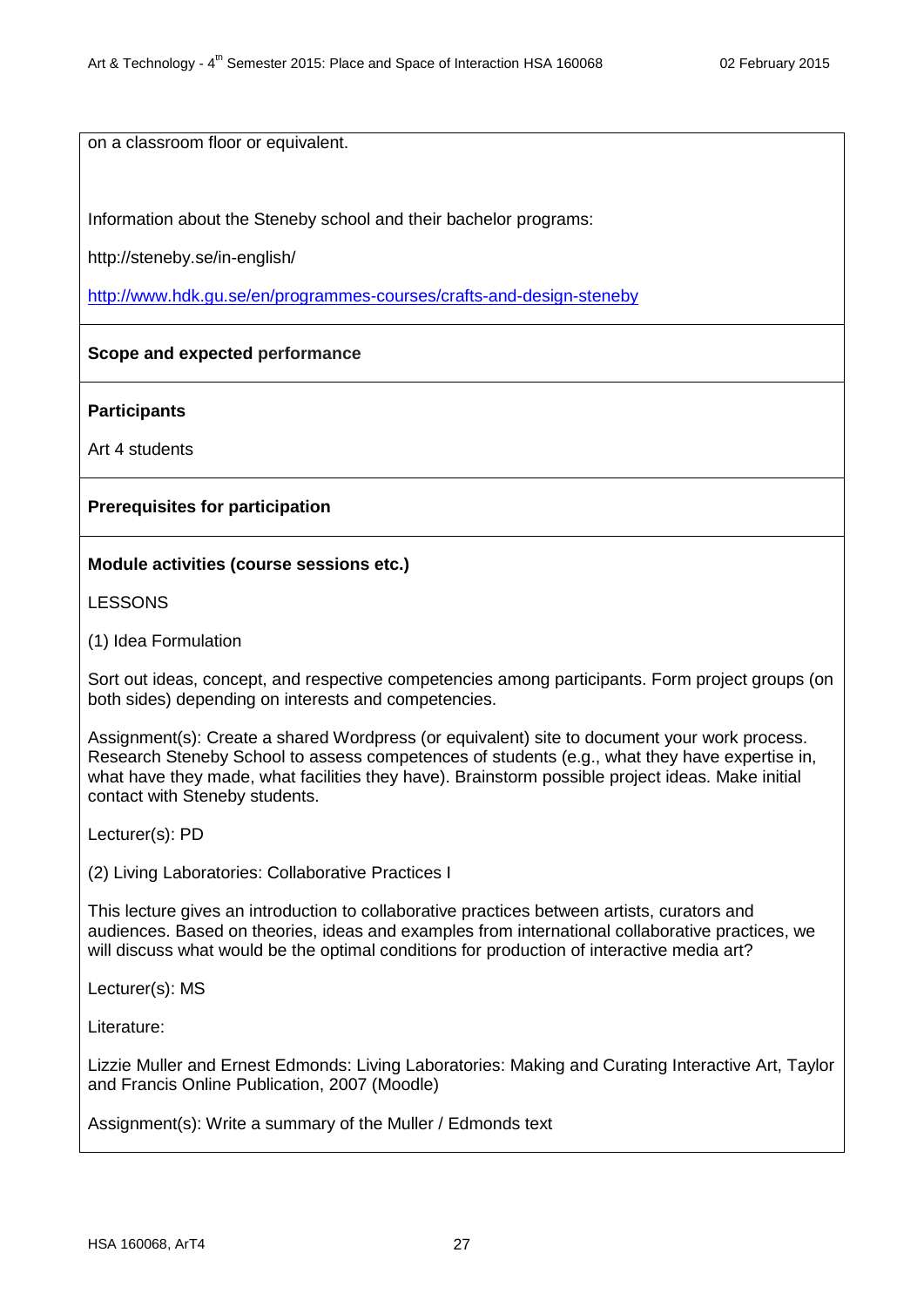(3) Research on Related Works and Context

Conduct background research to find related works and what the larger context is for your own work.

Assignment(s): Find at least three related works and write a brief abstract describing the key points of each. Situate your own ideas within a larger theoretical and/or aesthetic context. Refer to any works that are not your own using the Harvard referencing style.

Lecturer(s): PD

(4) Idea Walkthrough

Review/walkthrough of each other's project ideas.

Assignment(s): An oral presentation that includes (1) a description of your project idea, (2) the larger context it is situated in and (3) related works. In addition, present a detailed plan for what remains to be done on the project and a timeplan for the workdays at Steneby.

Lecturer(s): LP, PD, MS

(5) Prototyping I

Workshop on prototyping ideas at Steneby.

Lecturer(s): LP, PD

(6) Prototyping II

Workshop on prototyping ideas at Steneby.

Lecturer(s): LP, PD

(7) Project Critique

Critique of each others projects at Steneby.

Assignment(s): Present your project(s) to the class.

Lecturer(s): LP, PD

(8) Collaborative Practices II: Transdisciplinarity and Participation

This lecture goes further into the ideas of collaboration and its impact on the art production and curating as 'social' or 'real' events or situations. Examples will be given as to how this 'dream' of the social enters into the work-situation of artists and curators on a number of levels, always approaching transdisciplinarity.

Lecturer(s): MS

Literature:

Claire Bishop: "The Social Turn. Collaboration and its discontents". In Artificial Hells, London: